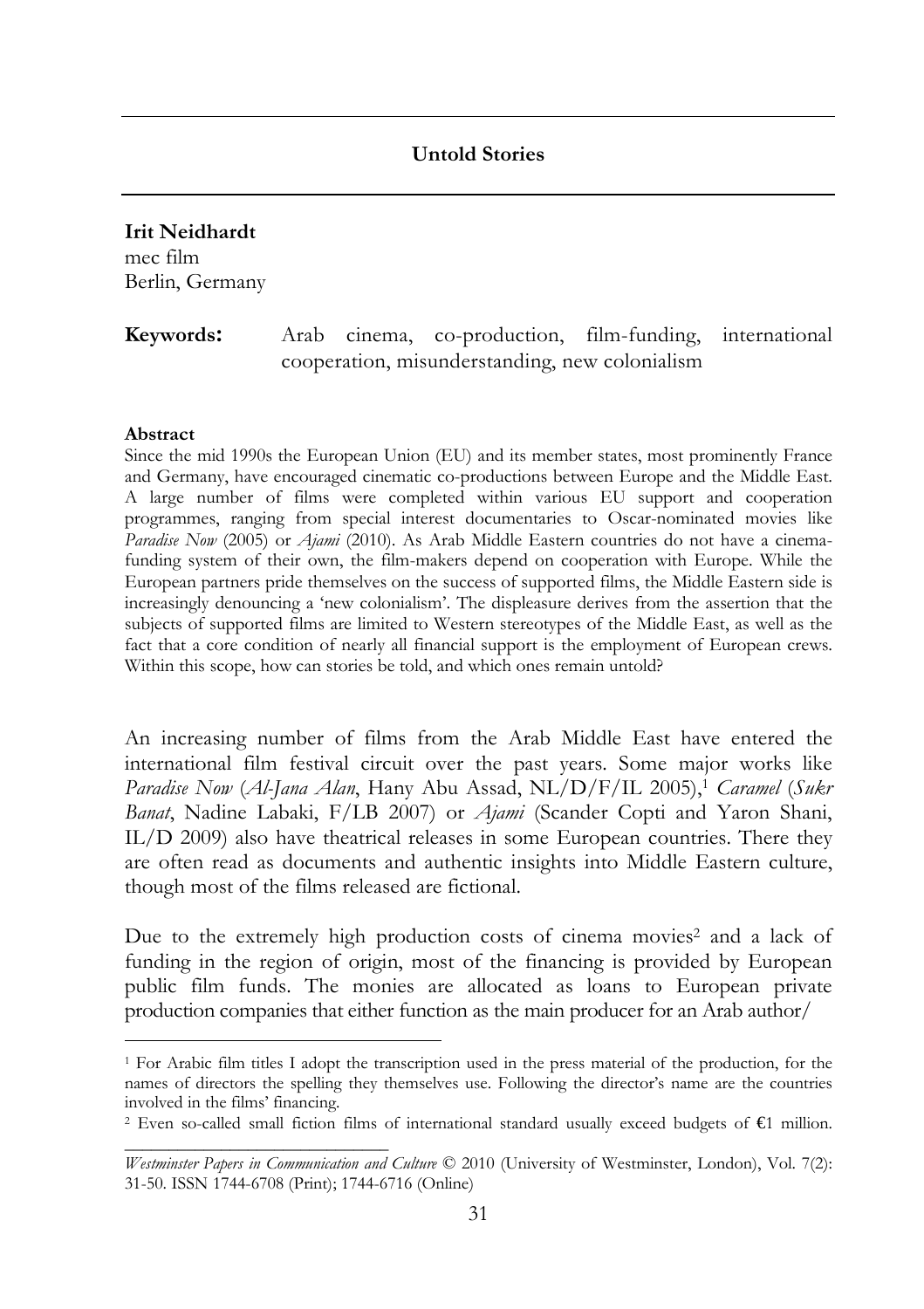director or cooperate with an Arab production company and act as co-producer. The reason for this arrangement is the European partner's liability for the loan.<sup>3</sup> There is great pressure to repay loans through exhibiting the film and through sales, and the scarcity of screens in the Middle East limits exhibition and sales mainly to the European market.<sup>4</sup>

In the media, in academic research and even in the industry itself, a completed film is usually defined and analysed as art. Films from Arab countries are thus read as an expression of Arab identity and culture. Yet, as the above indicated procedures suggest, cinema movies are also a commodity. Their making is a highly industrialized process in terms of technical work flows, division of labour, financing, marketing and distribution. Often only the executive producer accompanies the whole making process.

Looking at Middle Eastern films from an economic perspective demands the reformulation of the question as to what stories the films tell or what they represent: what subjects do they *need* to deal with and how do the stories *have* to be told in order to meet the requirements of the market?

Most of the communication in the film industry is informal. There is noticeably little flow of information, or summings-up, using the written word. For instance, rewrites of filmscripts and treatments of documentary films for funding applications or for TV editors<sup>5</sup> are usually not discussed, and the different versions of the required reworking are never published.

To develop questions that help to uncover patterns of telling and un-telling stories nevertheless, I will reflect on three situations I witnessed or was involved in as coproducer, distributor or curator of films from the Middle East. They deal with the production, exhibition and reception of films in a transnational Middle Eastern– European context, and mirror the three main elements of cinematic narration: image, sound and time. On that basis I will ask about the motivation for cooperation and the reasons for misunderstandings and imbalances.

 $\overline{a}$ 

<sup>3</sup> See World Cinema Fund (2010) or Fond Sud (2008, section 3d) as examples of film funds that address projects from Africa, the Middle East, Latin America and South East Asia and insist on spending the monies – apart from the payment for the German/French producer – in the director's country of origin. All other film funds accept applications by companies registered in the film fund's region only (see below).

<sup>4</sup> Usually at least a Letter of Interest from a distributor is asked for, even when applying for project development, to guarantee that the film will be exhibited, that is, to justify the funding (see Medienboard Berlin Brandenburg, 2008a).

<sup>5</sup> Most film funds ask for at least one TV station to be involved in the production of a film. In the application guidelines this is less obvious. One or more TV channels is to be found in the credits of nearly all non-Hollywood studio films released in cinemas.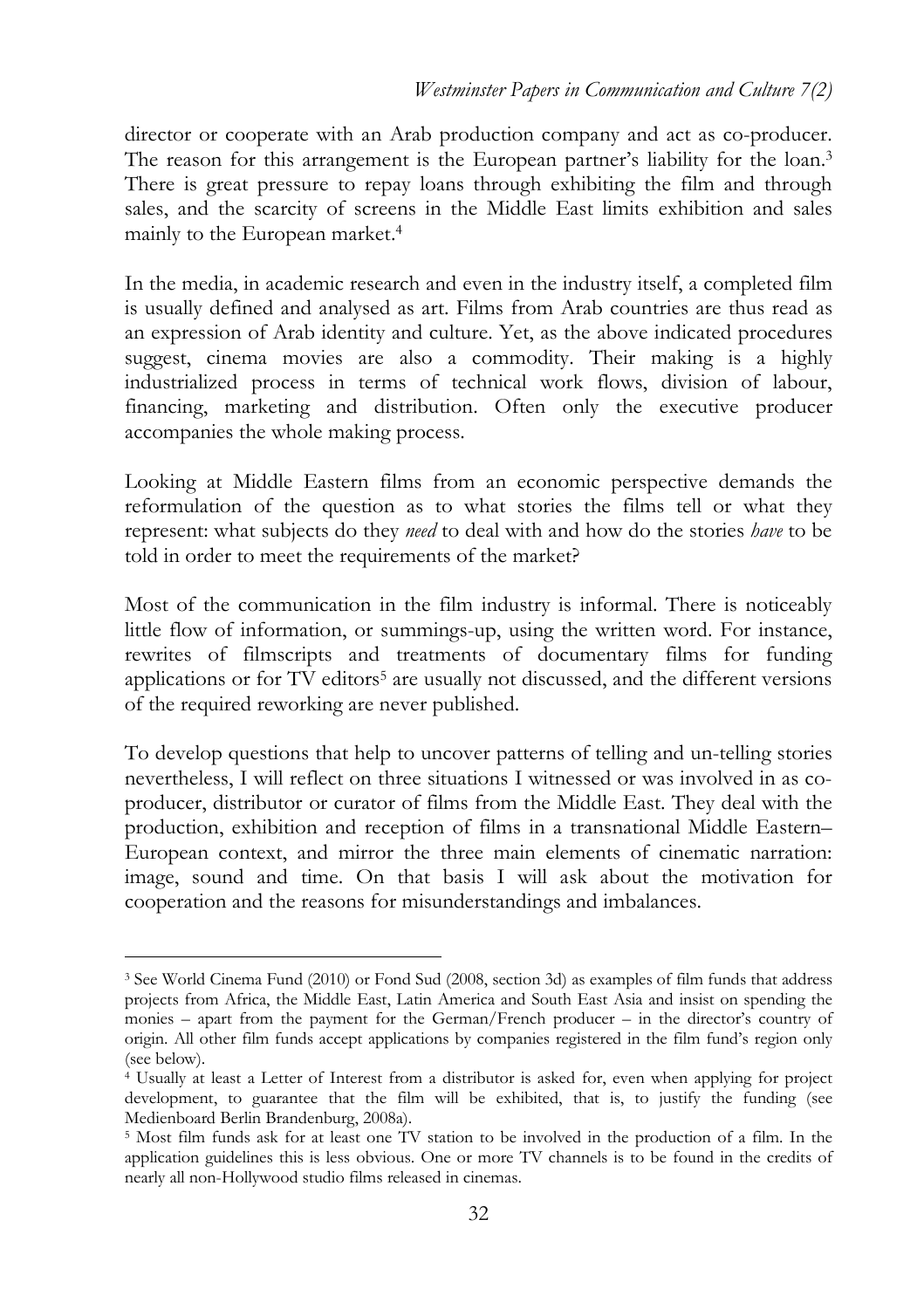# **Image/Exhibition**

The organizers of Freiburger Film Forum, a biannual ethnographic film festival in the south of Germany, had asked me to moderate the Q&As for their Middle Eastern films in the 2009 festival. After the screening of *Je Veux Voir*/*Badi Shuf*, by Joana Hadjithomas and Khalil Joreige (LB/F 2008), about the aftermath of the July 2006 war, a gentleman in the audience commented on the film's selection for the festival. He introduced himself as Lebanese, who had lived in Germany for many years and owned a travel agency running tours to Lebanon. He complained that in Germany we only see images from Lebanon that deal with war and never show the beautiful side of the country. He was upset. Not to my surprise the politically aware audience, and myself, started to justify such programming. I forget my exact argument: it was something like the film-makers in Lebanon choosing these stories as kind of an opposition to the official discourse of silencing.

Immediately after the festival I had to work on a film-programme for a cinema in Bonn, portraying Beirut and using only Lebanese films. The condition was that *Caramel* by Nadine Labaki would be part of the selection. This film did not fit my programming ideas either thematically or cinematically. Remembering the gentleman in Freiburg, I began to appreciate the challenge though. How could the German audiences know what exactly the *auteur* film-makers in Lebanon oppose? What do they imagine when they think of opposition? While the vast majority of Germans know Lebanon from the media only, the Lebanese artists reject political and social visions promoted by their media. These media images *about* Lebanon and *from* Lebanon do not yet match.

*Caramel* director Nadine Labaki is a star all over the Arab world. She gained fame as a director of video clips, especially creating the clips of Nancy Ajram, who is sometimes described as the Arab Britney Spears. Since in Arab TV the credits for each 3-minute video clip are shown, everybody reads Labaki's name several times a day. Nadine Labaki's videos differ from other works of this massively shown genre in the Arab world because they are not (obviously) sexist. She tells small stories rather than shooting female flesh. The naked skin displayed in *Caramel* is very minimal compared to Lebanese video clips broadcast all over the region, but surprisingly much with respect to the expectations of European viewers. *Caramel* tells the story of five women – friends, who work and meet every day at a beauty salon in Beirut. They share their worries about beauty, ageing, marriage and love; they remove hair with the help of caramel, make-up, wash hair or organize issues that are always focused around men: such as arranging a party for the secret lover in a hotel room or exercising the body.

Some find the film escapist, others say it has social or political implications, namely questioning the freedom of modern women. Asked by a US journalist whether *Caramel* is a political film, the director responded: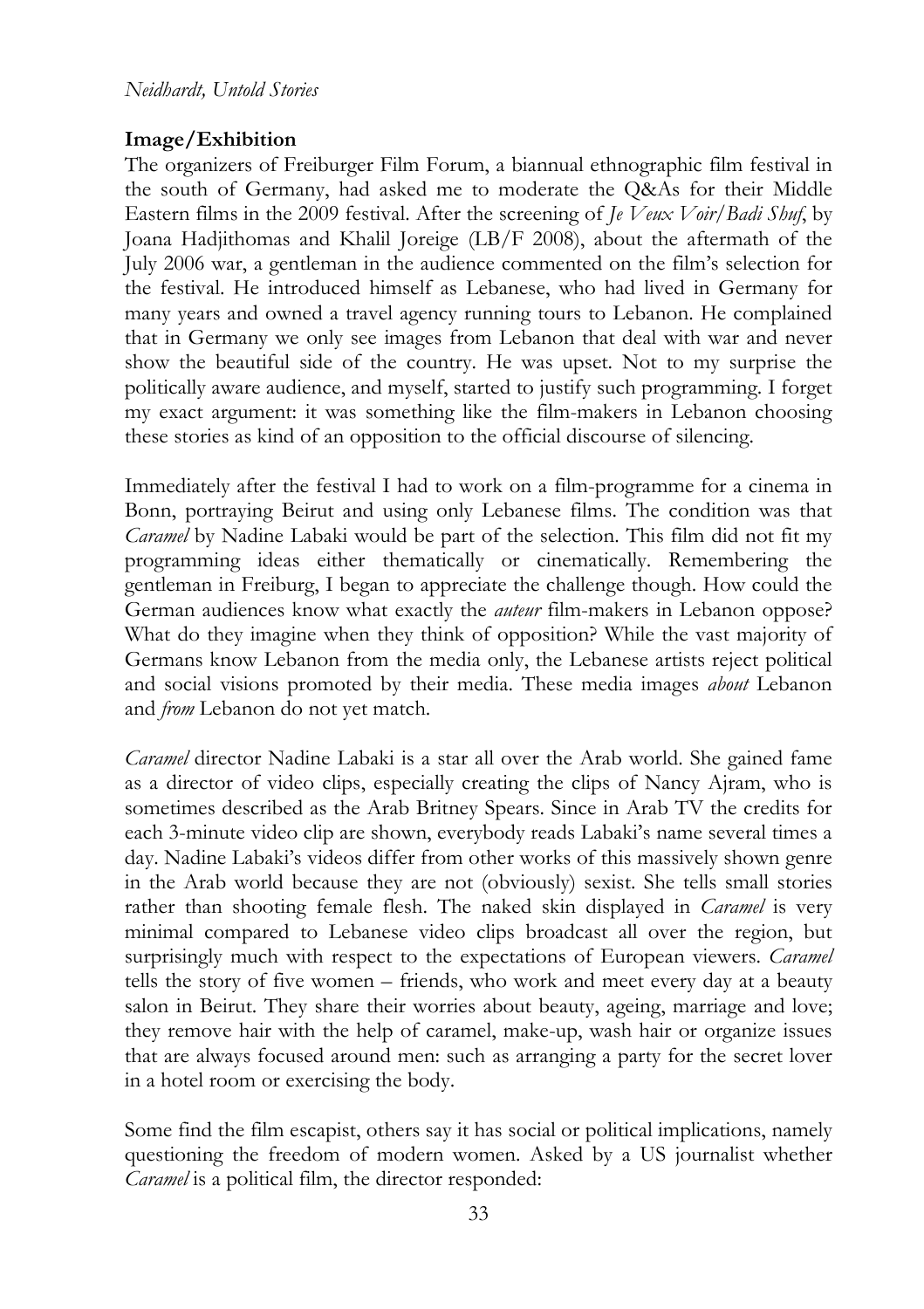That wasn't my intention when I wrote it. But now, because of the events [the July 2006 war, IN], I would say yes. In Lebanon, everything has become a political act, politics slip into the most intimate areas of our lives! I thought I could get away from it but the reality of the war caught up with me. Today, with the tensions that reign in Lebanon, *Caramel* contains a message nonetheless: in spite of the opposition between the different religions, reactivated by the war, cohabitation and coexistence are natural. At least, that's how we should live. (in Doshi, 2009)

The question of whether an Arab film is political if it is not talking about or showing politics in an obvious way is not unusual. It can be found in the press kit of *Atash* by Tawfik Abu Wael (Pal/IL 2004) for the Cannes Film Festival (Momento!, 2004) and was discussed in respect to Elia Suleiman's *Divine Intervention*  (*Yadon Ilaheyya*, Pal/F/D/Morocco 2002) at many receptions and informal meetings. The press kit for *Atash* contains a map of Israel and the occupied West Bank and Gaza Strip, as well as a photo of the film's location in Um El Fahem. Um El Fahem is a Palestinian town inside Israel; parts of its land were confiscated by the Israeli army and used as training ground for a long period of time. Due to strong protests of the town's residents the army had to return the land to its Palestinian owners (Momento!, 2004, 13). It is exactly this territory on which the film was shot. The information the map gives (ibid., 17) reconfirms that Israel is occupying the West Bank and the Gaza Strip, yet it does not show where Um El Fahem is located nor does it show the returned land. It does not reveal anything new, though most probably not many people have heard about the success of the people of Um El Fahem in liberating some hectares of their soil. Yet this political information, ironically, is not necessary to understand the film, which is deliberately set in an undefined place. The information of the press kit is rather misleading in terms of the expectations of the viewer.

How can films' meanings be read if the viewers relate them to news magazine knowledge only? If their spectators lack points of reference and have no idea what the images or narrations oppose? What they support? Where the work is positioned in its place of origin? What gets lost, what remains untold, if audiences do not know how to read the work or might not open up to its multiple layers? No definite answer can ever be given to these questions. They should rather be asked and reflected on in the context of any programming or transnational cooperation and might help to balance the power between the partners.

While in Europe the film's image plays an important role, Arabs focus more on sound. At a conference in Beirut on 'The Image of the Real and the Verity of the Image', organized by French and German cultural organizations, I was asked to present a paper on 'The Image of the Israeli-Palestinian Conflict'. After my presentation the Arab host of the panel asked me: 'Ms Irit, you spoke so much about the image, but why? We Arabs are interested in what we hear.'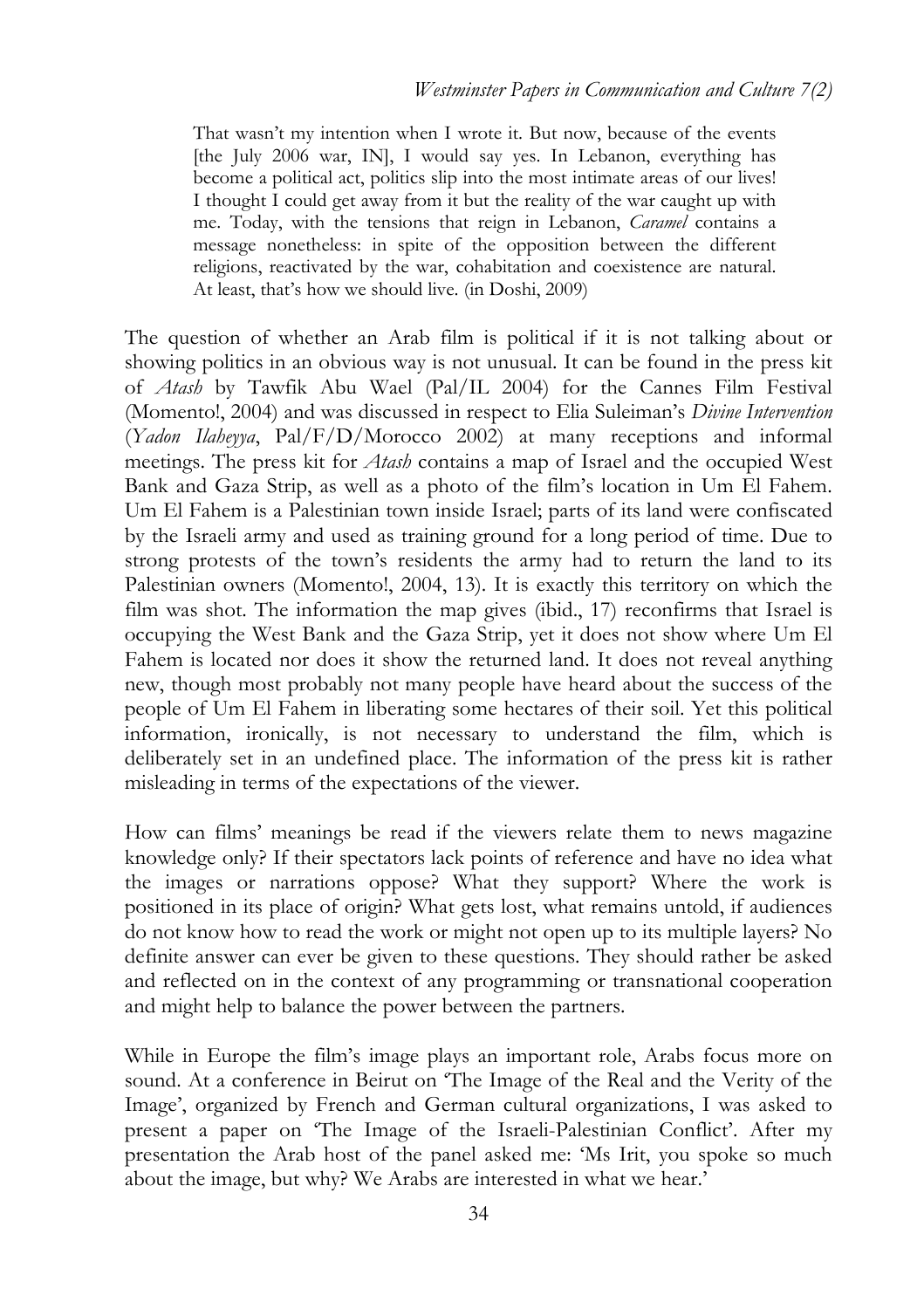### **Sound/Reception**

 $\overline{a}$ 

Simon El Habre's *The One Man Village/Semaan Bil Day'ia* (Lebanon 2008) reflects on memory and amnesia after the Lebanese civil war. In the first place it is a story about healing. Mainly because of the beautiful images, the film was quite successful at festivals all over the globe. As one of the producers and as international sales agent of the film, I had countless conversations about it with colleagues, festival programmers, audiences and journalists in various countries. Some audiences and critics missed outspoken statements about the war, while others praised the work because of its elisions and moments of silence. Those who wanted information about the war referred to the past, whereas others liked the reflection on how wars shape biographies and places. *The One Man Village* spoke to people on different levels: it moved, opened eyes, entertained.

In Lebanon it was censored. An entire scene had to be cut because it could threaten the social peace in the country. This took many people around me by surprise. They saw the film as harmless, with beautiful pictures where people did not say much. The camera of *The One Man Village* stays in Ain El Halazoun, the village of the director's family. The place is in ruins since its destruction in the civil war (1975–90). Apart from one uncle, Semaan, nobody returned after the official reconciliation.<sup>6</sup> The former villagers visit during the day, look after their lands and always leave before sunset. For the first 30 minutes of the film, the audience stays with Semaan at his farm. The soundtrack is full of life – the sounds of a busy small-holding. When the camera goes out to the village for the first time the silence is heavy. It seems as if the village has stopped breathing. Suddenly there are sounds of life from one of the ruins. During the film three former villagers, all uncles of the director, are interviewed at what was their home. What they still call their home. They don't say much, decide to keep silent, avoid giving answers, smile, laugh. One uncle then speaks. He says that his house was destroyed by an earthquake, so he rebuilt it. When it was destroyed again, by war, he did not build anew. Hesitantly, he answers his nephew's questions about whom he holds responsible – quite vaguely for a foreigner but very clearly to the ears of a Lebanese.

When the film was shown in Lebanon for the first time at the Ayam Beirut al Cinema'iya Festival in October 2008, this was the sentence that was meant to be censored. In the end *The One Man Village* could be shown in the original version. For the theatrical release, though, the censor decided differently – the whole scene had to go. The uncle, Milhem El Habre, continues reflecting how public spirit, how love has gone. 'God save us from the future', he concludes (El Habre, 2009).

<sup>6</sup> In 1994 the Christian and Druze leaders in this area of the Lebanese Mountain formally declared a reconciliation between their two confessions. Due to a general amnesty for all fighters in the Lebanese civil war, truth or fact-finding commissions were never established.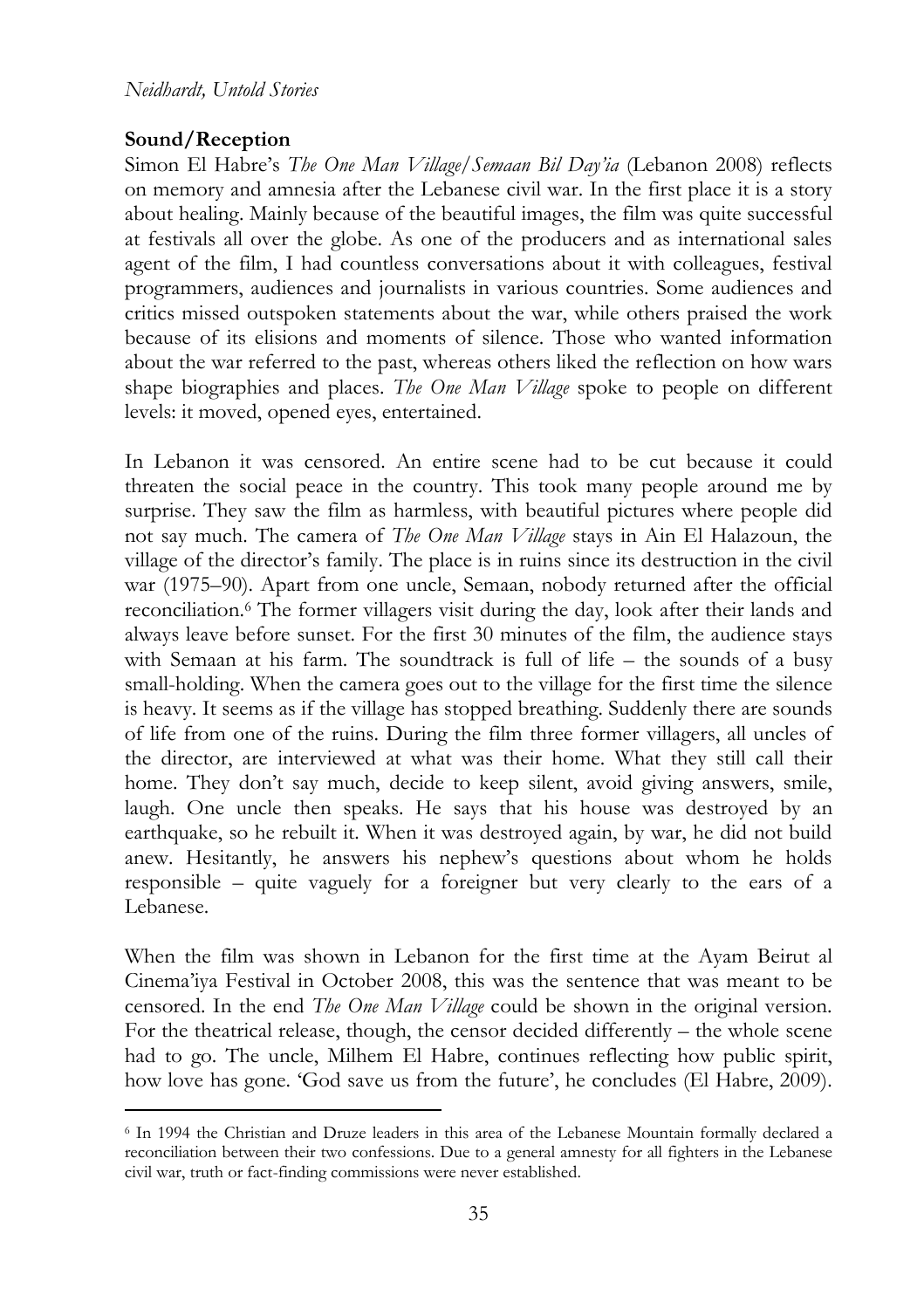Back at Semaan's, the family arrives for the Easter meal. They cook together, break open Easter eggs, share a barbecue, toasting each other with arak. The scene has a utopian element. It seems like being out of time as it melds the director's memories and longings. Yet there is no future. The toasts and the relaxed voices of his family mingle with chants, while the village church is shown in ruins. Showing the dead church at the same time is moving because of the soundtrack comprising the life it once carried. The far-away family's cheering voices have lost their resonating body.

In a country like Lebanon, with no official historiography and a ruling class that insists on forgetting and carrying on regardless, the different sounds of a missing future can't be anything but threat.

## **Time/Production**

'Dear Irit, I am confronted with the big question of how to continue the project. Two criminal lawyers said that I cannot tell my father's story in my film; neither the story of the struggle for freedom – only if made anonymous. I did not develop a concept yet that allows me to tell the story.'

This is an email I received from a young director whom I am advising with regard to her project development. She is working on a documentary on her father and his friends, Palestinian exiles in Germany. In the 1970s, like millions of others, they were politically active students struggling for political and social freedom. Their revolution, like all the others, failed. While some prominent individuals like Yasir Arafat or Nelson Mandela moved from being labelled as terrorists to freedom fighters, then became presidents and Nobel Peace Prize winners, a number of other activists stuck to their ideas from their youth and they remain listed as terrorists: yet they have been forgotten. They fell out of time. They cocooned their memories and sometimes themselves. Their children are unfamiliar with the codes of their parents' revolutionary past and unable to distil information from what is said and what is silenced. Armed with today's tools of documenting, of spelling everything out, illuminating the whole picture and discovering all the secrets, they fall into the traps of their own time.

Another young film-maker I advise in parallel is working on a similar story, yet he is placed in Palestine. He discovered the father's heroic past, reflects on why it was silenced and intends to proudly tell the whole story. His project is energizing. It's fun. He has a wealth of materials, contacts and optimism. After receiving the email above, I remembered that the market for this energetic film is Europe, maybe the USA. Due to limited exhibition spaces, the Middle East is not a considerable place for showing such films. I had no choice but inform him that he or his protagonists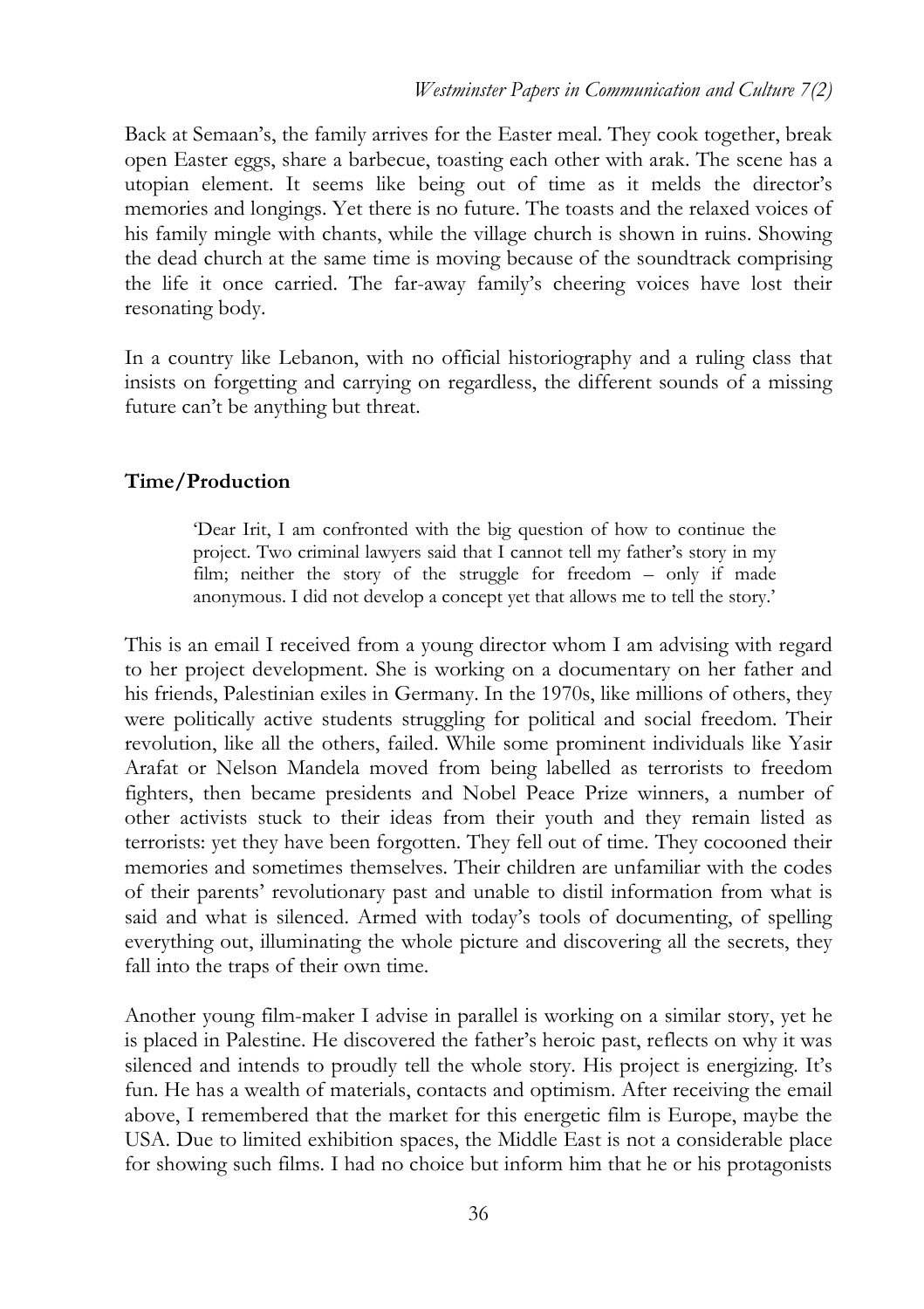might face legal consequences in Europe due to the fact that the political group portrayed in the film is still registered as terrorist here. He needs legal advice consultancy and has to understand that potential major interviewees might not agree to take part in the movie for fear of legal consequences.

Browsing my bookshelves and festival catalogues, the obvious became evident: all biographies published and films made about revolutionaries talk about the dead, (ex-)prisoners or collapsed states. They are made by directors who are foreign to their story's world, like Steven Soderbergh's two-part biopic *Che* (USA 2008), Uli Edel's *The Baader Meinhof Complex* (*Der Baader Meinhof Komplex*, D 2008), or Florian Henkel von Donnersmarck's *The Life of Others* (*Das Leben der Anderen*, D 2005), to name just three prominent examples.

History is one of the main subjects of film-making in general and of documentary film-making in particular. Isn't art a tool of historiography? Of reflecting what shall be collectively memorized for the future – and how? Of building national or collective archives? These two stories will not be part of it the way the young directors would want to tell their family histories. The two are experiencing a transgenerational passing on of silencing, exclusion and Othering. Instead of struggling over how to tell stories of another time that influenced their lives, arguing with their parents and searching for cinematic expressions, they have to find a way simply to ensure that the fact that they existed is remembered. At least the narrative of the Germany-based documentary film project will shift from reflection about the own history as Palestinian (exiles) to questions of belonging and the space given to Others in the own/host society. The story will squeeze through the windows of the possible rather than unfold in front of us.

What are the mechanisms behind the various forms of misunderstandings and exclusions? What are the intentions of cinematic cooperation between Europe and the Middle East?

One obvious answer is that there is a lack of financing for non-commercial films in the Arab Middle Eastern countries. Those who intend to make sophisticated films have to seek funding in Europe, thus cooperation is a necessity. That makes it difficult to ask if or how these same film-makers would want to cooperate if they had the choice. Some directors of high-quality documentary films can realize their works within Arab TV; the same is true for individuals in the field of short animation. Yet these cases are too marginal to be considered seriously here.

Another objective for cooperation is 'to provide an alternative body of representations and meanings of our countries' to Europeans, as internationally acclaimed Syrian documentary film-maker Omar Amiralay expressed it (Al Abdallah Yakoub, 2006, 116). 'I had hoped that in the medium or long term, they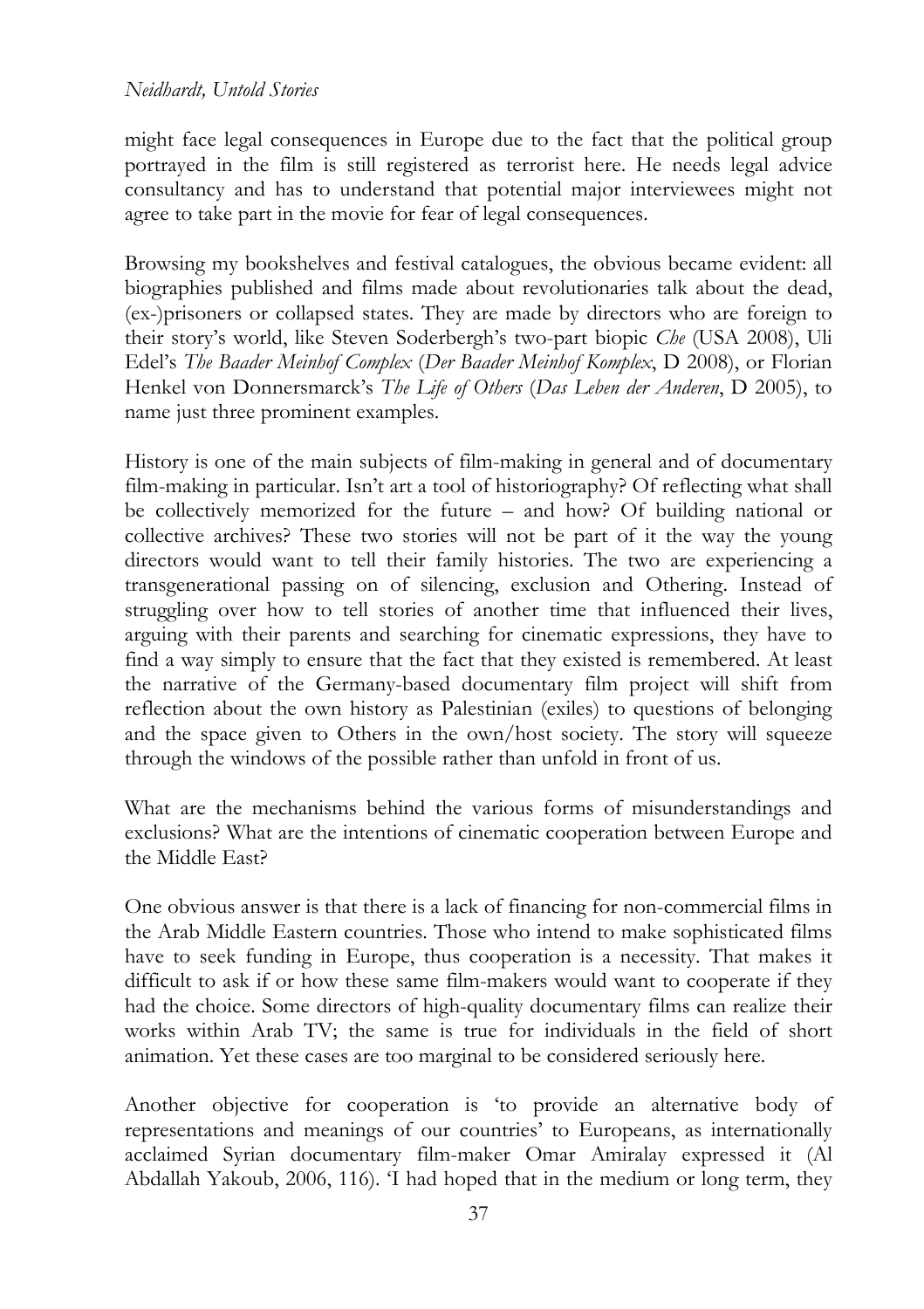[the films, IN] would serve to anchor the foundation for a more accurate and intimate understanding of what really goes on inside our countries' (ibid.), yet the director left Europe disillusioned.

Asking about the European motivation for film-funding and international cooperation there are two striking aspects: the economic and the democratic. Looking more closely at these two facets, I will restrict myself to using Germany as an example. Operating within the German system, I am much more familiar with the mechanisms of the film funds, producers, distributors, exhibitors and audiences of this country, which – together with France – is the main financer of co-productions with the Middle East.<sup>7</sup>

### **Economy**

 $\overline{a}$ 

As a federal state, Germany has no national ministry of culture. Hence, most of the film funds are the responsibility of the respective federal state governments. Their film funding is usually directly connected to location marketing.

The Location Marketing Division handles profiling and positioning of Berlin-Brandenburg as a media region and a storehouse of shooting sites. Apart from promoting the region in publications, at events and through advertising campaigns, the division's responsibilities include supporting retention of existing media companies and providing guidance on how to attract new firms to the area. All of this requires intensive communication and coordination with the private sector, political organizations, government and business promotion agencies. The division also encompasses the Berlin-Brandenburg Film Commission (BBFC), which offers a location service and a copious media region database. (Medienboard Berlin-Brandenburg, 2008b)

In the 1980s and early 1990s Germany underwent a huge reorganization of the structure of economic development. Closing the coal mines of the Ruhr area in North Rhine–Westphalia caused massive unemployment in the region. The incorporation of the German Democratic Republic (GDR) into the Federal Republic of Germany after the fall of the Wall, and the subsequent closure of state-owned enterprises left most of what is now called East Germany an economic wasteland. In the subsequent transformation from industrial economy to service economy, media played an important role. North Rhine–Westphalia (NRW), as the most populated federal state, and East German region Berlin-Brandenburg, as the new capital area, operate the largest film funds: Filmstiftung NRW and Medienboard Berlin-Brandenburg. Filmstiftung NRW (founded in

<sup>7</sup> Much is written about France's production support policy of the Francophone South, see for example Amres (2006) or Hoefert de Turegano (2004).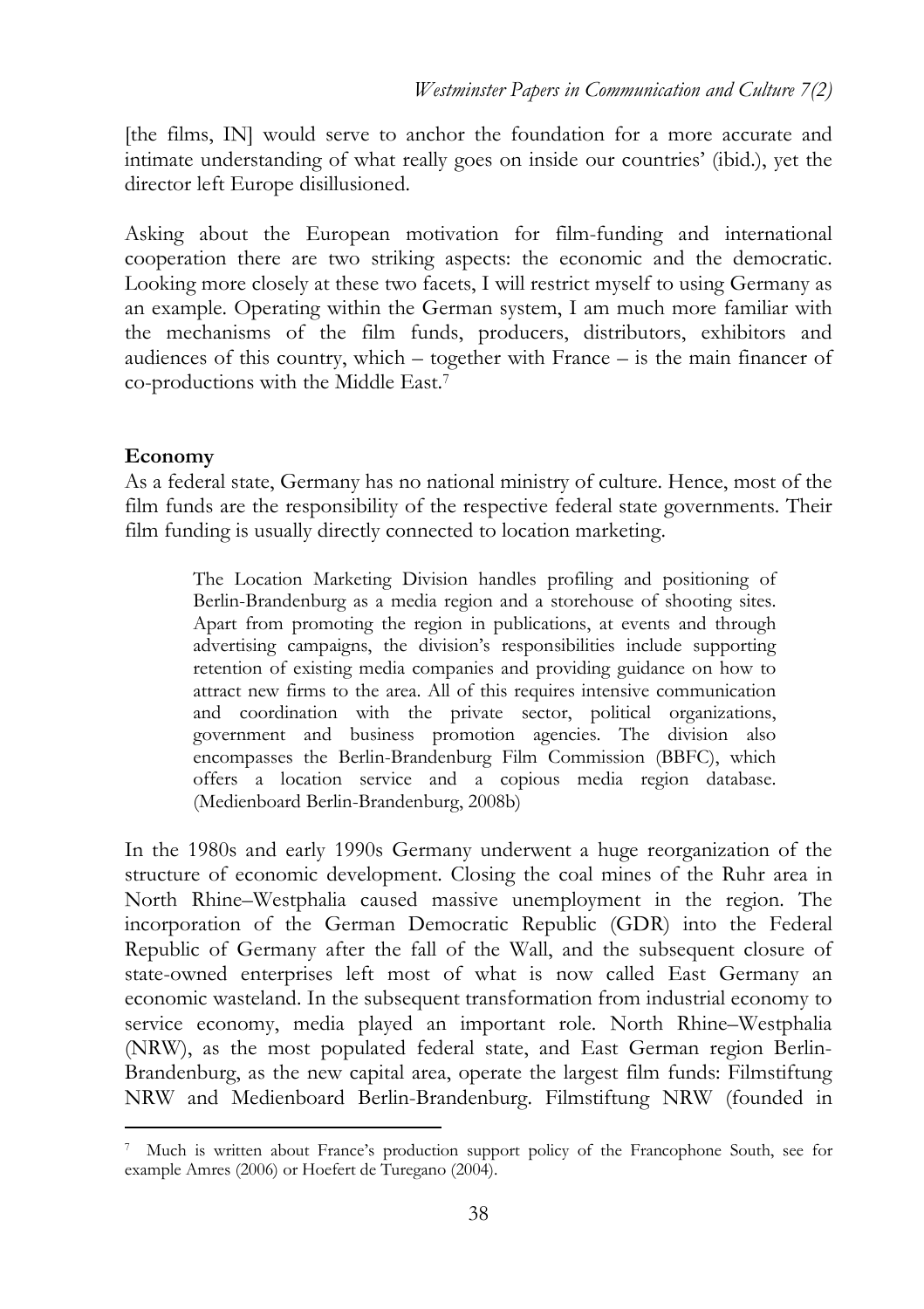### *Neidhardt, Untold Stories*

 $\overline{a}$ 

1991), as Germany's largest film fund, was the first to combine economic and cultural objectives.

Installed as tools to strengthen the local economy, the film funds support highand low-budget films with the potential for refinancing at the box office through interest-free conditionally repayable loans and a very small percentage of subsidies. Both institutions operate as private limited companies (GmbH) administering public funds. One hundred percent of the money provided by the film funds has to be spent inside the respective federal state; in NRW the requirement is to spend 150 percent.<sup>8</sup> Creative personnel, technicians, administrators and managers depend on this system. If business goes well, they keep unemployment statistics low and gather state income through local business tax. The film funds are eager to support international co-productions, as any film funded automatically turns over or brings money to their region and nurtures its economy.

If, for example, a Palestinian film-maker approaches one of the funds, s/he not only has to spend the 100–150 percent of the money in the respective German region, as far as Medienboard is concerned the money also has to be spent on production costs only, not post-production (editing and mixing). *Paradise Now*, by Palestinian director Hany Abu-Assad, about two suicide bombers, received such funding. Spending production costs in Berlin-Brandenburg<sup>9</sup> while shooting takes place on location in Palestine is possible if the main crew members, such as the cameraman or sound-engineer, or maybe a leading cast member, join the production team, and if technical equipment is brought from the fund's region. The relatively high wages, as well as the hire and transportation of fragile technology, including the operating staff, insurance for regions of crisis or war, flights, hotels and meals, increase the production costs. Thus the costs of films produced in countries of the South sometimes exceed those of making a comparable European film by a fair amount.

The 30 percent equity ratio of the production costs which the producer has to provide according to the fund's contracts, either comes from deferred wages or, in rare cases, from pre-sales. Deferred wages are accepted by the funds as fictitious monies in the budgets. They are usually the salaries of crew members from the film-maker's country of origin and/or the film-maker him/herself, because their invoices are not tax relevant in the fund's region or, in the fund's language: 'they have no regional effect'. If a production is financed with the help of several funds, all bills and invoices are accumulated in such a way that they meet the funds'

<sup>8</sup> The exact guidelines can be found on the German-language websites of the respective film funds. The English versions are less detailed, maybe because only companies registered in the fund's region can apply (see: www.filmstiftung.de and www.medienboard.de).

<sup>9</sup> *Paradise Now* received support from various funds, but in order to explain the procedures that come into effect when funding is received I stick to the example of one funding institution.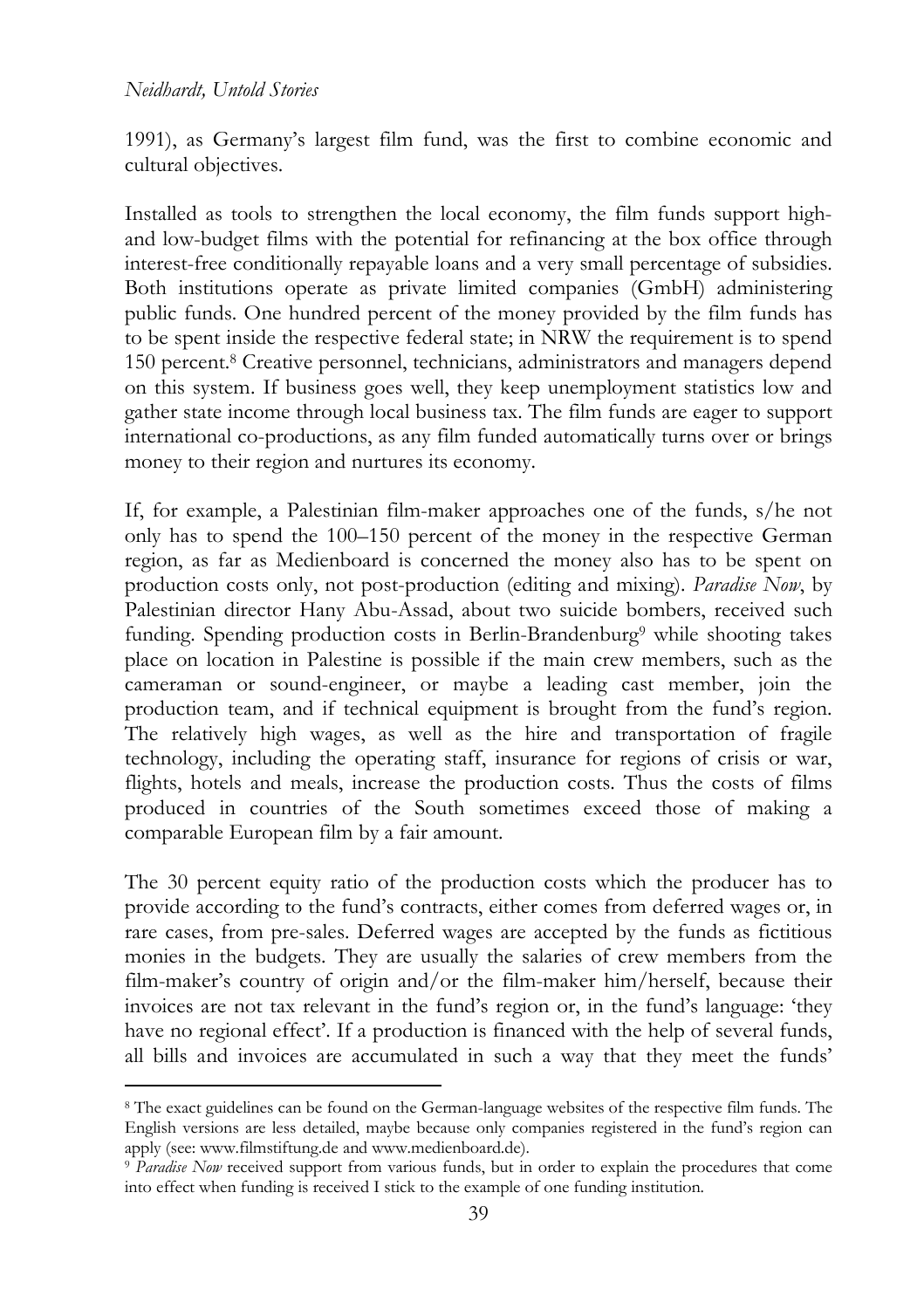requirements and pay for the devices needed for the production (i.e. tapes, cables). These bills usually exhaust the production's cash and deferred wages are rarely paid.

From an economic perspective, transnational film co-production is one player in *imperialist globalization* (see Amin, 2006). As shown above, the funding system demands that the South adapts to the North. Co-produced films need to fit European market demands according to funding guidelines. The same policies require technology to be operated by the European crews. In this way, the funding system accelerates dependency and fosters imbalances. Why should Palestinian companies own high technology if it has to be imported for the sake of funding? How can crews gain experience and generate a high profile if they never get employed? What stories have to be told to satisfy the market?

## **Democracy**

 $\overline{a}$ 

As the three situations above suggest, Middle Eastern films exhibited in Europe either obviously deal with political questions or they are pushed into categories of occupation and war, as the examples of *Atash* and *Caramel* showed. The films in one way or the other shed light on problems in societies lacking democratic structures.

Like European media coverage of Islam, cinema co-productions and festival programming tend to reduce the complex realities in the Arab Middle East to the subjects of violence and conflict.10 In respect to German media, Hafez and Richter (2007) identified the 1979 Islamic Revolution in Iran as starting point of this tendency, which intensified after 9/11/2001. As the majority of the population does not have direct contact with Muslims or the Muslim world, their image of Islam was shaped by mass media, they say. Polls showed that a large number of Germans are afraid of Islam. To maintain social peace in Germany the authors call for reflection and debate on the image of Islam propagated by the media (ibid., 2). Decision-makers at film funds and European producers who are involved in Arab films usually belong to the majority who form their image of and knowledge about Islam and the Middle East mainly through mass media.

The forms of cooperation in the field of cinema we know today were implemented after the fall of the iron curtain in 1989. Europe accelerated its unification process. The MENA region (Middle East, North Africa), which was considered as being situated nearby only from the perspective of the Mediterranean European

<sup>10</sup> See Hafez and Richter (2007). According to *The Guardian*, a study on British media coverage of Islam showed that 91 percent of articles in national newspapers about Muslims were negative (http://www.guardian.co.uk/media/2007/nov/14/pressandpublishing.religion).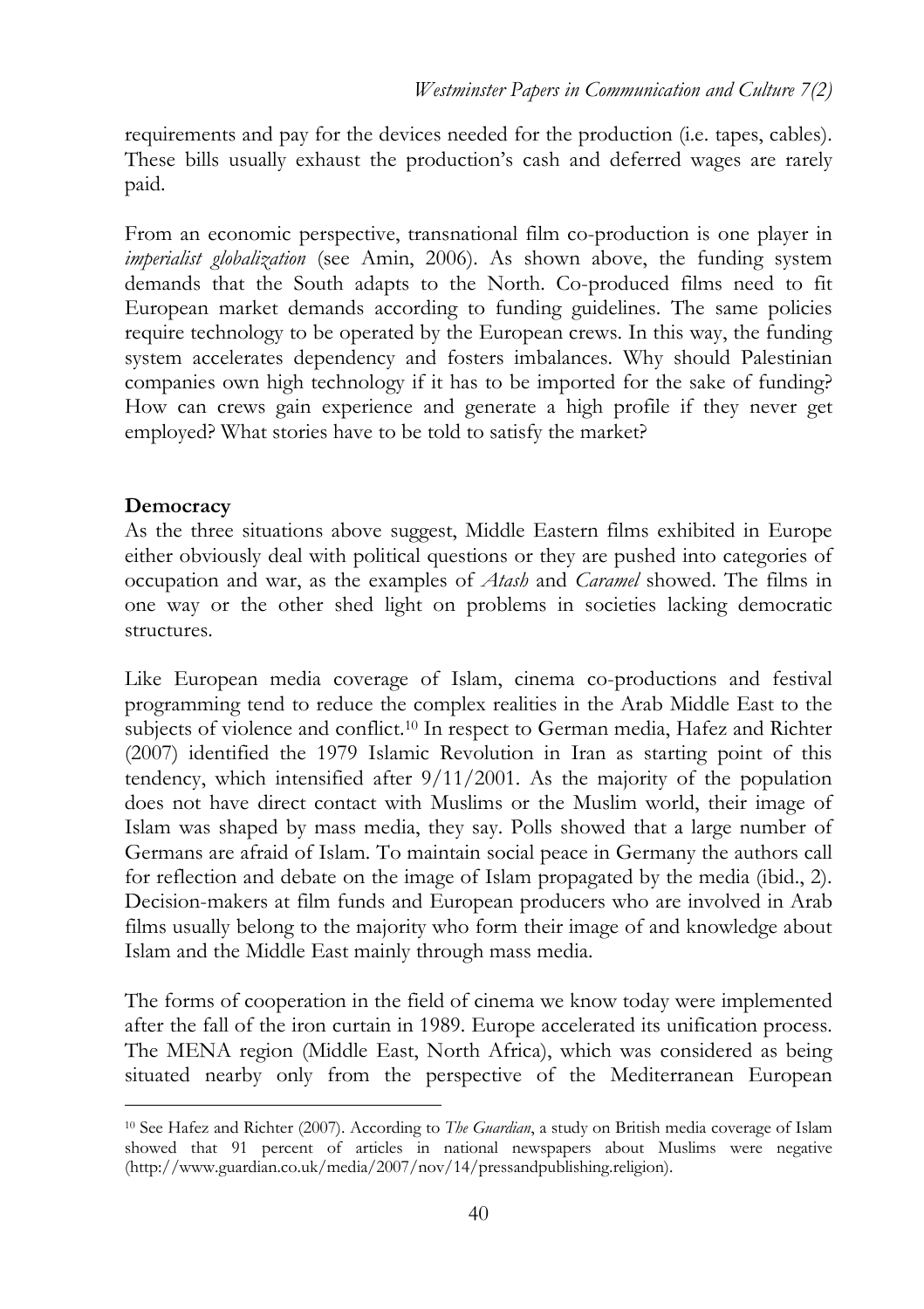countries before the political upheavals in Europe, suddenly became the immediate neighbour of the newly created European Union (EU).

In this way, the Arab Middle East shifted into the EU's focus. At the Barcelona Conference in 1995, foreign affairs ministers from the EU and 12 Mediterranean states agreed to form the Euro-Mediterranean Partnership to nurture closer economic and cultural ties between the MENA region and Europe. One result was the launch of the Euromed Audiovisual Programmes, which address media professionals in both regions.

The Euromed Audiovisual Programme, though functioning under the umbrella of the Euro-Mediterranean Partnership, is funded entirely by the EU. Euromed Audiovisual I (2000–5) sponsored six consortiums of EU and Mediterranean partners which conducted projects on the development of films, festivals and exhibition, as well as various historical subjects related to the Mediterranean.<sup>11</sup> Euromed Audiovisual II (2006–8) supported 12 projects, focusing on training and the development, promotion, distribution and exhibition of films from the MENA region.12 Euromed Audiovisual III (2010–not yet known) is financed by EuropeAid, which published a two-candidate short list for the Euromed Audiovisual III Capacity-building Support Unit in July 2010: one consortium is led by German governmental development aid agency GTZ and consists mainly of European public TV stations as well as the Tunisian State Broadcasting Union as the only MENA partner. The other consortium is headed by private Belgian international project management and consultancy firm Transtec, joined by several European audiovisual institutions and the Royal Jordanian Film Commission as the only MENA partner (ENPI Info Centre, 2010).13 The Project aims to 'develop and reinforce cinematographic and audiovisual capacity in the Partner Countries, promote complementarity and integration of film and audiovisual industries in the region, promote the free movement of audiovisual goods and services in the sector' (European Commission: Culture, 2010).

In parallel to the official economic and cultural initiatives mentioned above, some European countries were engaged in the coalition of the 1991 Gulf War against Iraq (followed by 12 years of sanctions on the country), which was strongly

 $\overline{a}$ 

<sup>&</sup>lt;sup>11</sup> See the website of Euromed Audiovisual II,

http://www.euromedaudiovisuel.net/general.aspx?treeID=5&lang=en

<sup>&</sup>lt;sup>12</sup> See Euromed Audiovisual II Live! Trailer,

http://www.euromedaudiovisuel.net/general.aspx?treeID=8186&lang=en

<sup>13</sup> Although the trailer (see note 11), gives the impression that EuropeAid was involved in financing the Euromed Audiovisual programmes before, it is listed as the sponsor for the first time in the third generation of the partnership programme. Also, capacity building, which is a core aspect of the Euromed Audiovisual III, was mentioned in the second programme (see 'Foundations of the programme', http://www.euromedaudiovisuel.net/general.aspx?anchors=1&treeID=3&lang=en), yet it was not a point that was promoted like the fields mentioned above (as of August 2010).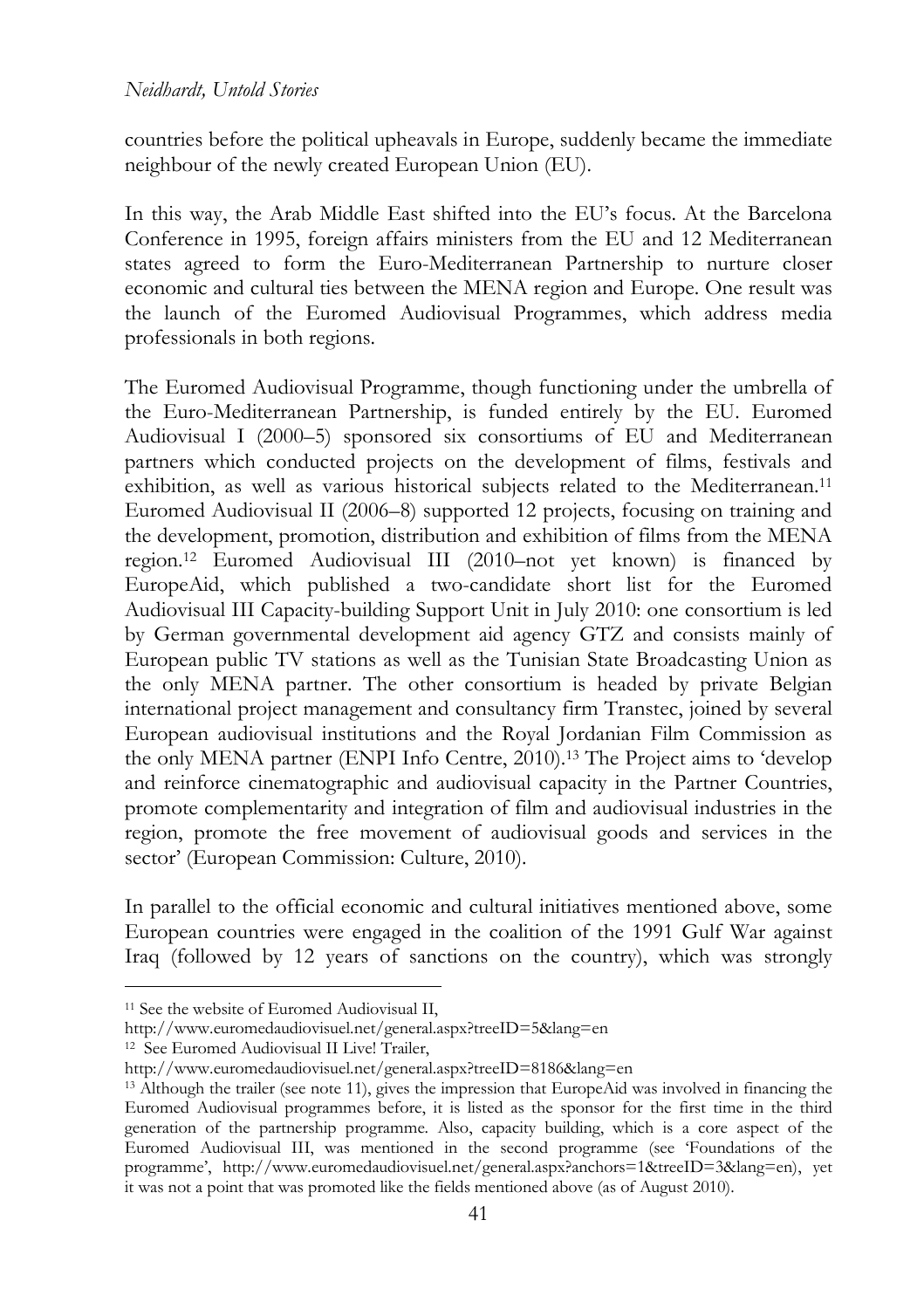opposed by large parts of the Arab peoples. Most Arab governments participated in or supported the war on the side of the US-led coalition against Iraq though. This antagonism within the Arab societies weakened the region to such a degree that it seemed uncontrollable to European politicians – especially as growing parts of the population turned to fundamentalist religious movements that hold Western interventions responsible for the region's instability.

In united Europe, promoters of cultural diplomacy, which was always regarded as conflict management – as well as a door-opener for markets<sup>14</sup> – searched for ways to address peoples, cultures and states in the Muslim world with new forms of intercultural communication. '[F]or the Western paradigm in general there is an extreme need of an explanation in the Muslim cultural area, for instance. There and elsewhere we have to promote our moral concepts', wrote Hilmar Hoffmann, at that time president of the Goethe Institute and a main cultural strategist in Germany, in *Die Welt* in 1995 (in Hoffmann, 2006).

Against this background, the events of 9/11 might not be such a big surprise, at least retrospectively. Yet they came as a shock. For the first time the USA, and with it the Western community of values, was not the aggressor but the target. Suddenly Westerners felt like nearly everybody else: scared. The attacks on the Twin Towers in New York and the Pentagon in Washington DC were instantly defined as a turning point. 'Arabs', or 'Muslims', were declared as committers of the crime, although – or because – no body claimed responsibility up to now.

An anti-terror-alliance was arranged within days and enormous sums of money were provided for defence measures at different levels, ranging from military to cultural mobilization. The cultural budget was minimal compared to the military budget, yet culture is extremely cheap in comparison with war machinery (Hoffmann, 2002, 54). The Goethe Institute, registered as association (e.V.) operating on behalf of German Ministry of Foreign Affairs, could reopen offices in Afghanistan from where it had withdrawn due to the civil war in the country.

'We have to oppose the strategy of terror by the dialogue of cultures and religions', then Foreign Minister Joschka Fischer said (in ibid., 56). In 2002, the Department for Intercultural Dialogue was founded, as the first such European initiative, by the German foreign office. On its website the Ministry of Foreign Affairs introduces this initiative as follows:

 $\overline{a}$ <sup>14</sup> See for example Hoffmann (2002, 2006), whose work is more politically driven, and *British Council Arts Strategy: Connecting the UK with the world through culture* (British Council, 2008) which is an openly economy-driven paper.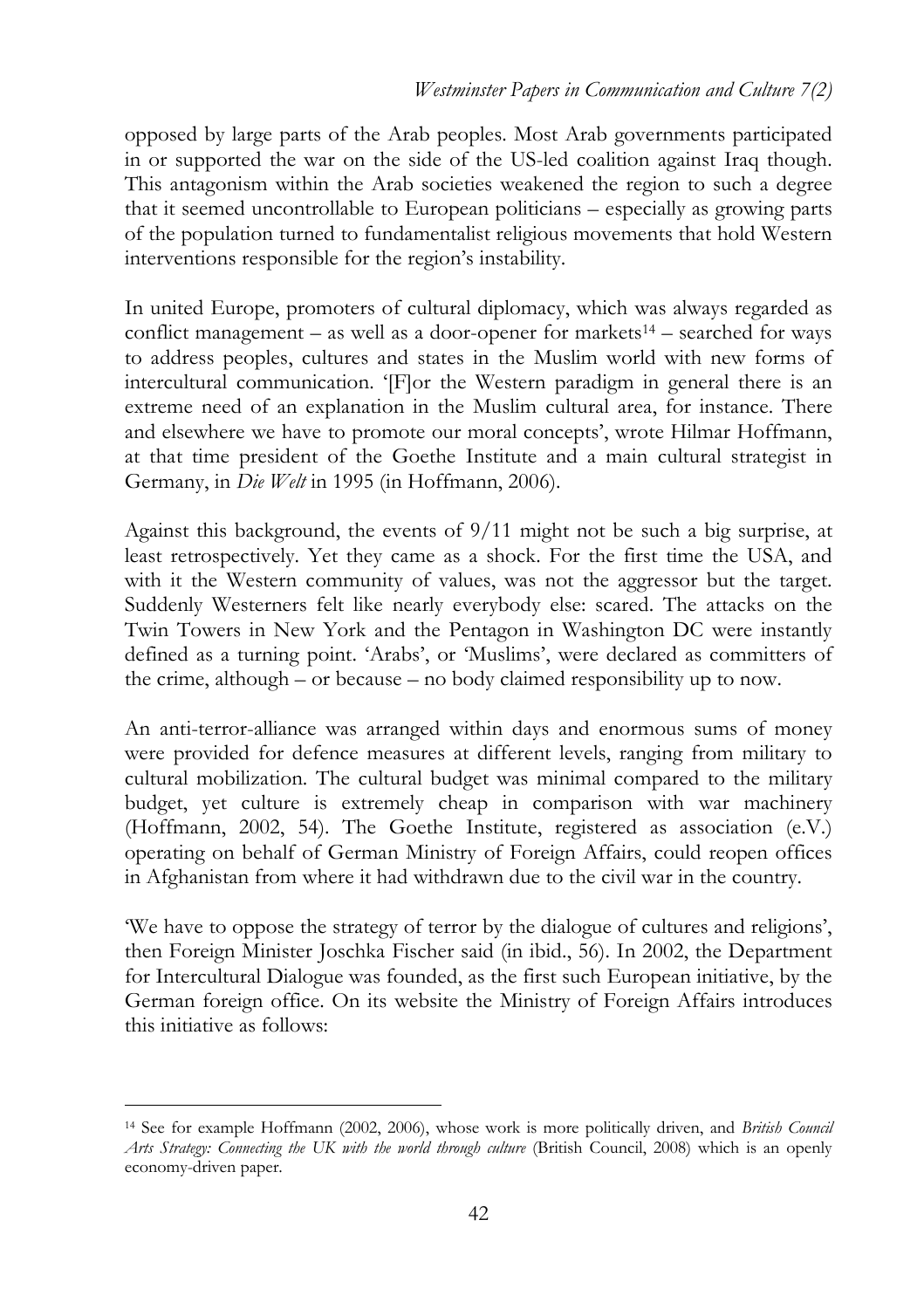**Intercultural Dialogue. Achieving Greater Understanding Together** 

Relations between Western and Islamic societies are often dominated by misunderstandings and stereotypes. Moreover, in most Islamic countries, Islamism, an ideology aiming to imprint the laws of Islam on state and society, has become more popular in recent years. The political concepts of democracy, universal human rights and pluralism are often rejected as 'Western' and, by extension, 'un-Islamic'.

The dialogue aims to promote understanding between the West and the Islamic world as well as pluralism in society and also tries to counter anti-Western stereotypes and prejudices in Islamic societies. (Auswärtiges Amt, 2009)

The strategy of the Goethe Institute, as the ministry's main cultural player, is to be a place of cultural and spiritual exchange as part of the host countries' public.

Reacting like a seismograph to changes in the respective society is part of the principle of trust-building strategies. This participation determines the unique position and role of a foreign cultural institute with its physical and personnel presence in another country. In Karachi, for instance, the Goethe Institute as German institution can be part of a critical public in Pakistan, due to its trust-building measures over the years. Thereby the foreign is not principally defined as something alien, as something where its connectivity to our culture could be denied. (Hoffmann 2002, 58, translated by the author).

All the efforts towards cooperation are made without ever mutually defining the notions war, terror, peace, cooperation, dialogue, opposition, democracy, turning point or support. Therefore the question of how cooperation is possible persists as long as we operate in structures of imbalance. If European public institutions support a 'critical public' or independent artists abroad, their partners are individuals or institutions. How can strategists talk about a 'dialogue on eye-level' if ambassadors of states negotiate with people who have no representatives on an equal administrative level? What does 'eye-level' mean if prejudices and stereotypes are remarked on only in Muslim societies and ignored in Western ones? What is cooperation about if trust-building measures are needed in order to support certain groups within other territories?

As far as cinema is concerned, most of the co-produced films are not shown in the Arab region apart from in one-off events, if at all. The few local cinemas often cannot afford the fees asked for screenings by the distributors. Ownership of a film is bound to financing, thus most co-produced films have shared European ownership only and international distributors are based in Europe, mainly in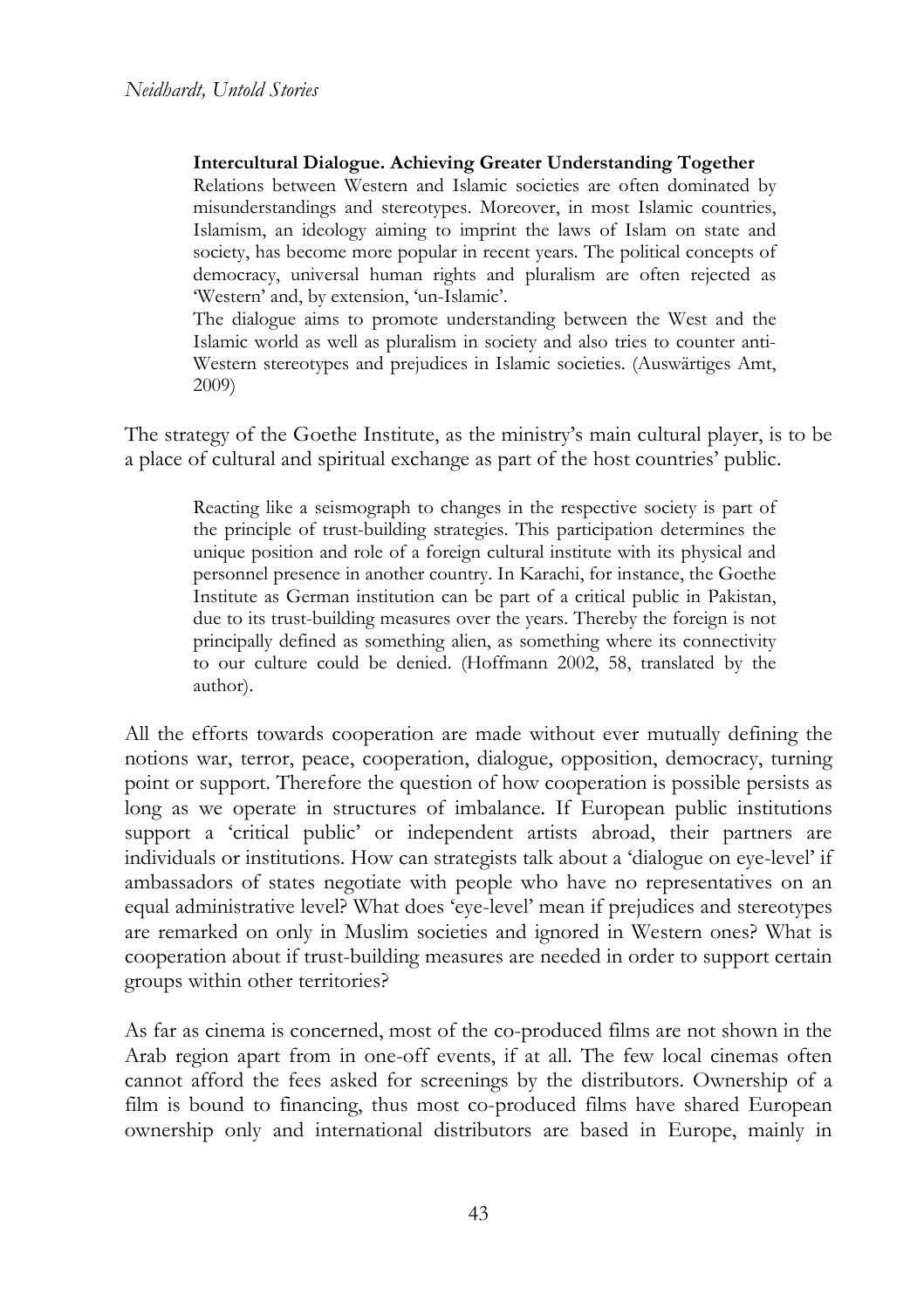France.15 Also, the DVDs of the co-produced films have to be imported from Europe and hence they are costly. Not many Arab–European co-productions attain the privilege of being pirated, which would make the works accessible for a larger number of viewers. Films like *Paradise Now*, *Caramel* and *Under the Bombs/Taht al Qasf*, by Philip Aractingi (LB/F 2007), are rare exceptions. *Caramel* was successful because of Nadine Labaki's fame in the Arab world, despite her being unknown in the US and Europe. In a way, the payoff in both Europe and the Arab world can be regarded as accidental, as Labaki never talked about her status at home in non-Arab media. It is not known in Europe and the USA who she is. On a panel in Beirut in October 2008 about cinema production she made it clear that she does not relate the two fields of her work, directing video-clips and directing cinema movies.

*Paradise Now* represented Palestine at the Oscars, and was nominated. For the first time a Palestinian submission was possible. Two years before, Elia Suleiman had tried to submit *Divine Intervention* as Palestinian entry and was rejected because Palestine is not a state. There is much more to discuss about *Paradise Now* as political issue than in terms of cinema. Of course such a film is exhibited to some extent, and is pirated, in Arab countries. While many Arab colleagues I talked to were quite upset about the film giving the impression that Palestinians blow themselves up out of boredom, they took pride in the fact that a Palestinian work attracted so much international recognition. Nobody in Europe could tell me why s/he regarded the film as important. The only answer I received was 'because of the subject'. But isn't film about *how* it deals with a subject rather than *what* the work talks about? Discussing *Paradise Now*, the authors of *Filmheft*, an educational brochure for schools edited by German governmental education centre Bundeszentrale für politische Bildung, state that the viewers are introduced to the world of terrorism from an inside perspective (Hennen and Rüsel, 2006, 11–12). If Abu Assad was such an insider with regard to suicide bombing, surely he would be locked away in prison rather than travelling to film festivals. Moreover, do two fictional future suicide bombers shown on screen represent Palestine? Due to a lot of protest the *Filmheft* was withdrawn from the market. The reason was that it talked about Palestine only and did not consider Israel (Kloke, 2005). The deep racism and the dangerous confusion between reality and fiction, reflecting and reporting, were never mentioned in that debate.

 $\overline{a}$ 

<sup>&</sup>lt;sup>15</sup> The high screening fees for films with no local distributor are a general problem and make a huge number of films invisible. At the moment between €1000 and €1500 is the fee for a single screening, even from cinemas with only 100 seats. If the average ticket costs €7, a sold-out screening could not recuperate even the screening fee, not to mention the international shipping of the film print, personnel and advertising. When it comes to the Middle East, where an average cinema ticket at the few art house cinemas costs  $\epsilon$ 2.30 and the transportation of the print from France to the region is even more expensive than inside Europe (about  $\epsilon$ 350), showing such a film is impossible. In this sense, European ownership of Arab films is preventing people's access to their own art.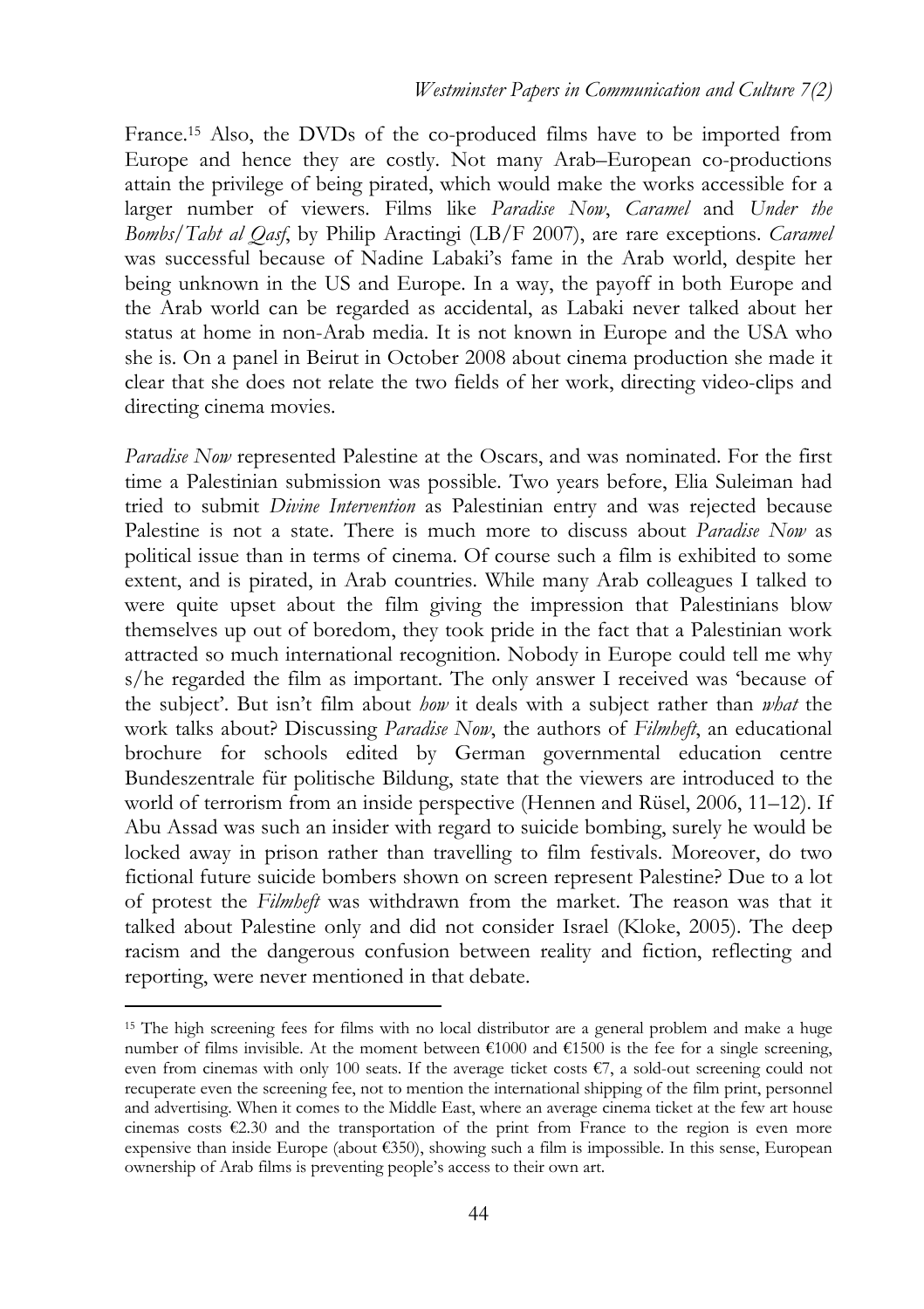#### *Neidhardt, Untold Stories*

### **Cooperating and Un-telling Stories**

Right after 9/11 the region was regarded as 'hot' and many colleagues hoped to make money with films by Arab film-makers. When it turned out that these coproductions are not profitable, the wave ebbed away. Most of the people I know in Europe who cooperate with the Middle East now, or organize film-programmes of Middle Eastern films, do so out of curiosity, interest, a certain adventuresomeness, or because they feel a rather undefined necessity. They are upright, and generally ignorant about the mechanisms behind the system they operate in.

Much is said about representation in a hermeneutical sense and little in a politicaladministrative sense. Do films from the Middle East, the festival selections and the special film-programmes represent life in that region? To a certain degree, of course, some films are told exactly in the way the directors wish. Some are told in a way the directors can live with. Some are never told. They remain a script in some decision-makers' inboxes.

All collectives have to make some effort to be seen, to be heard, and to claim space for self-representation. In her work about popular Egyptian cinema, Viola Shafik (2007, 4) preferred to use the term 'negotiation' rather then the more materialist 'struggle', dealing with this genre as a space where social or political conflicts are played out . Joseph Massad, on the other hand, states that 'negotiating the terms of cultural battles … becomes crucial for strategies of liberation' because both suppressor and suppressed use culture as weapon (2006, 32). While Shafik's research is partly motivated by the question of why Egyptian mainstream film was never appreciated much outside the Arab world, Massad is referring to the Palestinian liberation struggle.

Hegemonies, of course, also exist within societies or states not just between them. Those who have representatives can, to a certain extent, negotiate about their place in society. They can also represent themselves on screen, whereas those on the margins *are* represented, usually stereotypically. They have to struggle for a change.

Egypt is the only Arab country with a commercial cinema industry and a considerable home market. With 22 Arabic-speaking countries and a population of about 220 million people, the entire region is a major export market. Film-makers from all other Arab countries (and non-commercial Egyptian directors) have to seek funding abroad. This forces them, in a way, to create sophisticated films. On the one hand popular films, which are generally commercial, never and nowhere get public subsidies in a direct way. On the other hand, these films are always local. The codes they employ are much more direct than those in individual films with quite psychologically developed characters. Whereas the latter are fairly universal, popular films refer to characters and situations that are dependent on the location.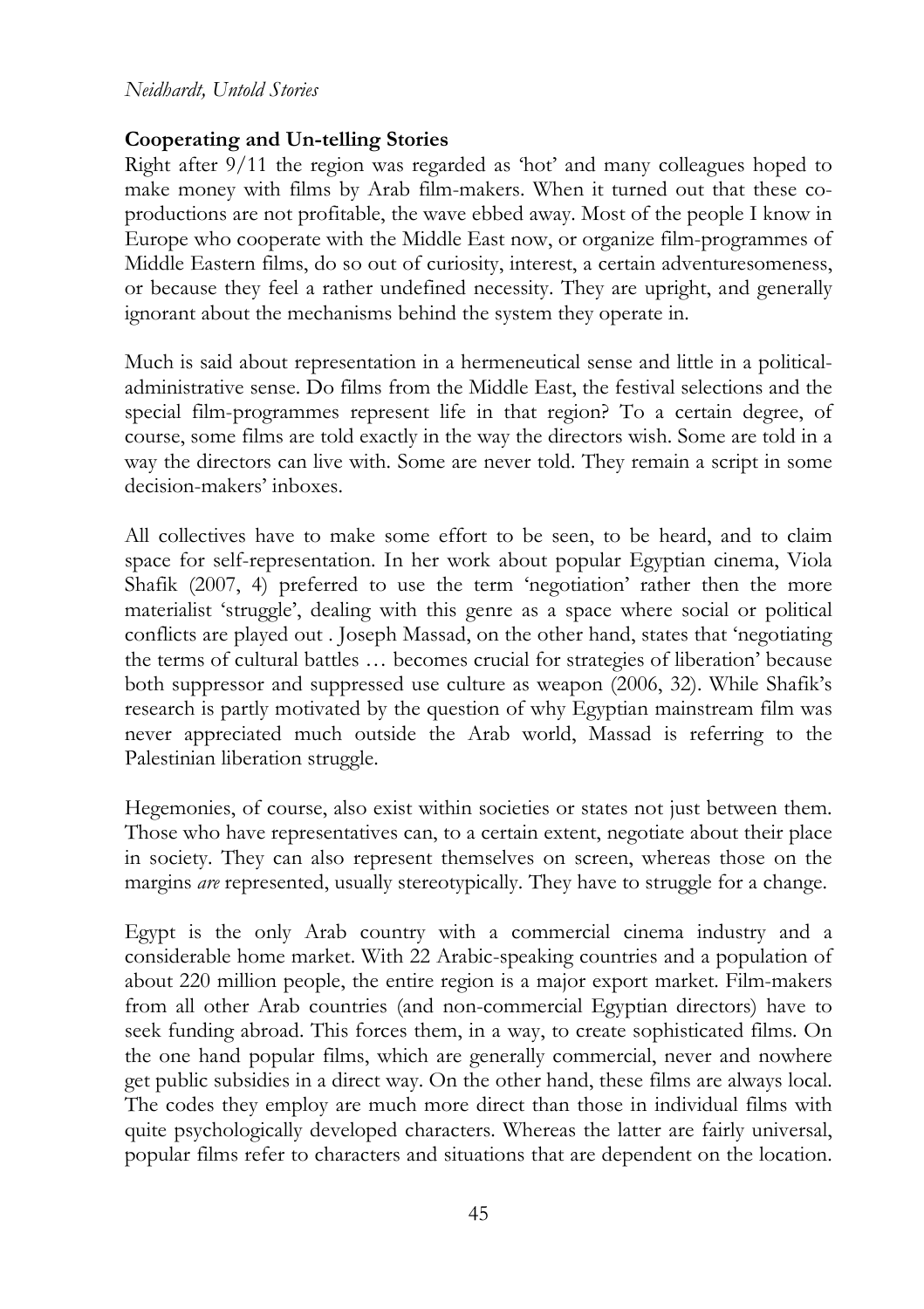Ironically, the European funds demand local stories from the Arab film-makers, but sophisticated films.

Yet what does 'local' stand for if the film's market is Europe and its audiences cannot decode the Arab Middle Eastern local stories? Against the backdrop of a long history of *orientalism* (Said, 1978), an ongoing '*War on Terror*', and the declared mission to 'promote our Western values in the Muslim cultural area', Arab filmmakers barely have a chance to do anything except represent the Other. European funds, as well as spectators, expect individual film-makers to represent their national or cultural-religious collective and make its specific features comprehensible. The outcome can only be stereotypical.

There is no framework in which the film-maker could negotiate how s/he should represent her/his country. Moreover, representing her/his country might not be the film-maker's intention at all. This situation catapults film-makers originating from the Middle East into a kind of vacuum: their reflections at home become reifications abroad. There they have to negotiate the possibilities of a film's production within a framework that lacks the director's points of reference instead of struggling for self-representation. In this process, at the same time, crucial parts of the struggle at home are lost or neutralized.

Films are often seen to function as cultural ambassadors. If a country has a good film-infrastructure and the means to exhibit a variety of films in special series abroad, a film-programme can be representative. Maybe even beyond the official image. But film-makers coming from countries with no established cinema infrastructure cannot be part of an eclectic programming. If their work is misunderstood as representative of their country of origin by the foreign audience, the film contributes unintentionally to a further blurring of reality.

The production of *The One Man Village* was not funded. A basic agreement between us producers was that we do not re-write in order to get funding. Maybe the treatment was not perfect, a common – and often true – piece of feedback. Yet many poor treatments pass selection committees. A point all the potential financers I talked to made was that we did not explain the war and gave no historical background. The war is visible in every frame of the film. The trauma is heard in every despairing laugh. The film talks about today, it reflects on collective amnesia. What could the use of archival material have added to the narration? It is the director's story that is told, that the audience listens to. We negotiated between us producers and chose to refuse certain requirements from outside. However, although we succeeded once, it will not be possible to go through an entire production process for a second time without funding.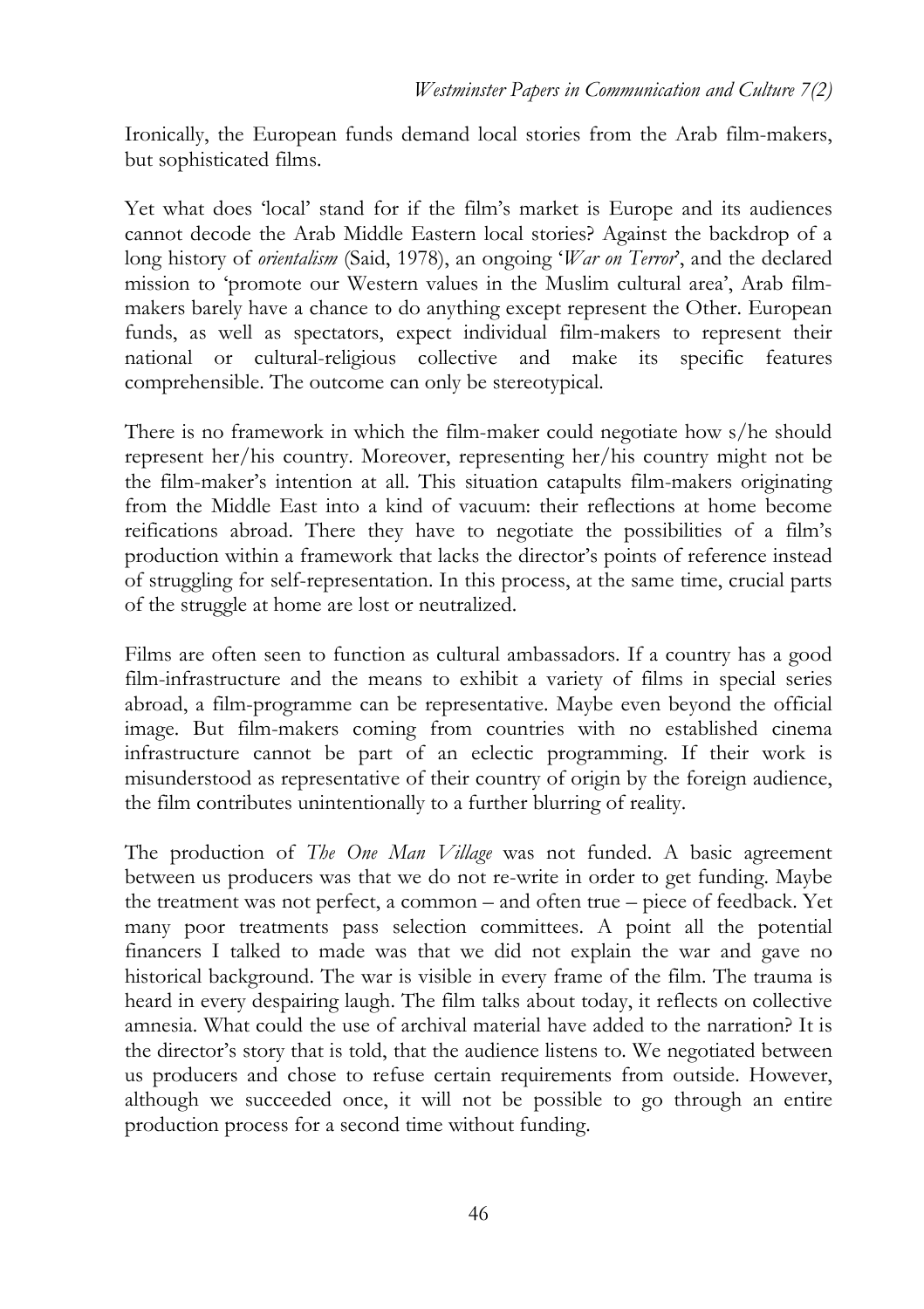### *Neidhardt, Untold Stories*

The two young film-makers will tell their stories to dignify their fathers. Most probably the works will not tell about the constraints they faced. Those will resonate in the dark that surrounds the playful lights on the screen. Like all the other co-productions, these films will become part of Arab collective or national memory(ies) and archive(s), not European ones.

### **Conclusion**

The analysis uncovered the patterns of the telling and un-telling of stories from the Arab Middle East. It showed that there is not even a framework in which the coproducing parties *mutually* agree on the parameters of their common work. Though programmes like the Euromed Audiovisual are passed multilaterally they are financed by one partner, the EU, only. Arab officials then disappear. Europe, as the three phases of the Euromed Audiovisual programme as well as the regional funds' financing guidelines exemplify, uses cultural cooperation to penetrate foreign markets.

Also, the politically driven initiatives of cooperation and conflict prevention are exploited economically, which is expressed most evidently in ownership regulations and the ignoring of Arab spectators. Moreover, as Joschka Fischer's claim that 'we have to oppose the strategy of terror by the dialogue of cultures and religions' (as quoted in Hoffmann, 2002, 56) and the successive intercultural dialogue initiatives by the German Ministry of Foreign Affairs suggest, the Western partners of this dialogue declare the Arab partners to be the initiators of the conflict. Why growing parts of Arab populations reject attributes they connect to the West is a question that is not even asked, against the background of current European involvement in the war against Iraq, the UNIFIL Maritime Task Force deployed since October 2006 along the Lebanese coast, or the rejection of Palestinian election results in 2006 and the subsequent freezing of financial aid to the duly elected government.

The public financing of European personnel operating abroad recalls the idea behind recent 'land grabbing', that is, wealthy countries buying farmland in other territories in order to produce food for their own populations. While the latter is openly denounced as 'new colonialism' even by Western media (see Knaup and von Mittelstaedt, 2009; Sherife, 2009; Vallely, 2009), no attention is paid to the economic structures behind the co-production of movies or other forms of cooperation in the field of the arts.

Quite a lot of academic research is done with respect to the link between culture and old colonialism (and sometimes decolonization) as well as postcolonialism. Yet in that research films are never looked at as commodity. Economic dependencies and their effects on the narration of the films are suppressed.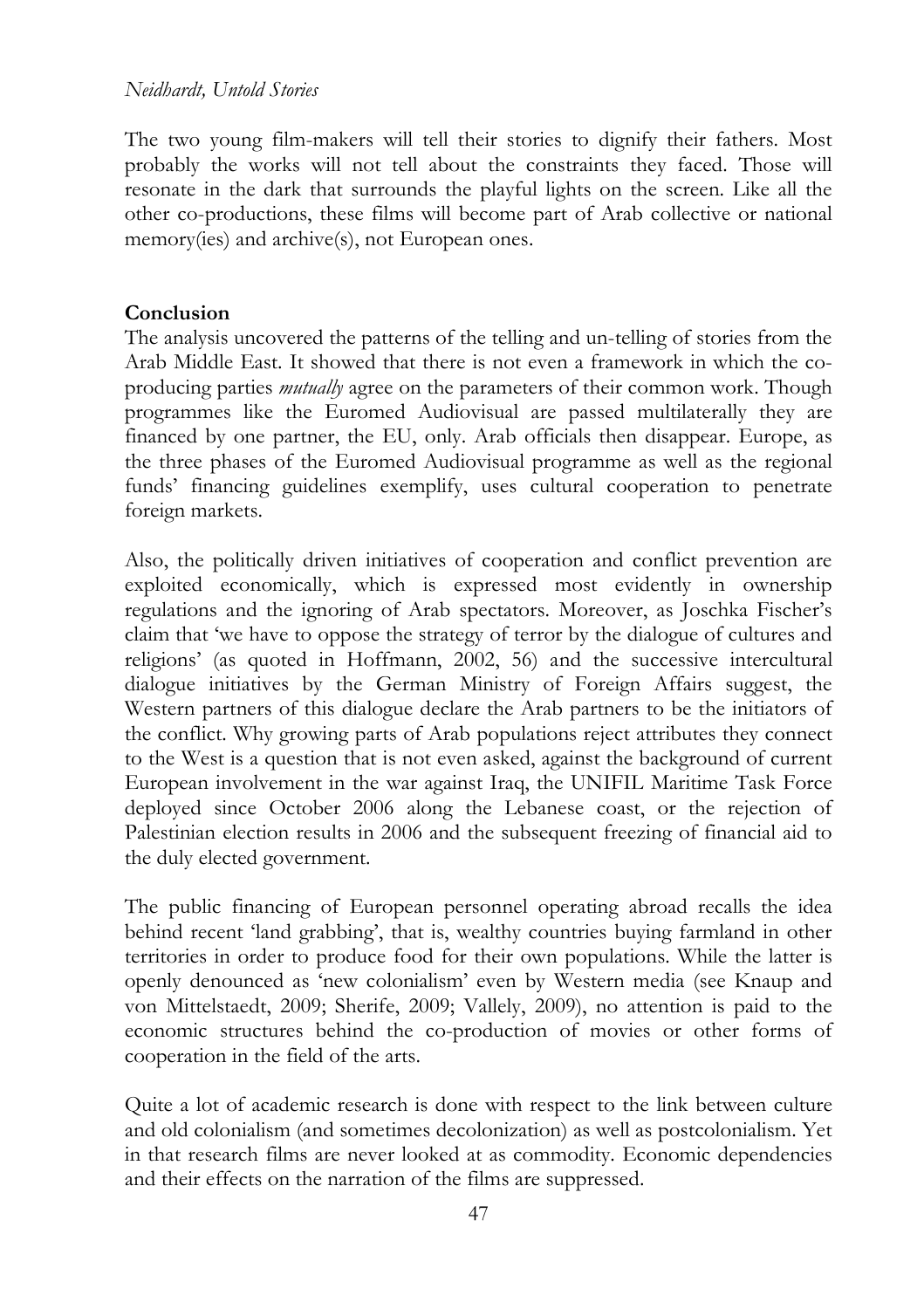The absence of Arab representatives and mutually agreed definitions in the field of cinematic cooperation leads to an ambiguous European funding system, comprising forms of censorship as well as support. To understand and fight current forms of dependencies, domination and colonialism requires paying attention to economic mechanisms. These still need to be researched more carefully in order to create a substantial and urgent debate.

### **References**

- Al Abdallah Yakoub, H. (2006) 'Interview with Omar Amiralay', in R. Salti (ed.) *Insights into Syrian Cinema, Essays and Conversations with Contemporary Filmmakers*. New York: Rattapallax Press, pp. 113–17.
- Amin, S. (2006) 'Apartheid global. Der neue Imperialismus und der globale Süden', *Blätter für deutsche und internationale Politik* 2: 163–9.
- Amres, R. (2006) *African Filmmaking: North and South of the Sahara*, Bloomington: Indiana University Press.
- Auswärtiges Amt (2009) 'Achieving greater understanding together', 29 May, available at http://www.auswaertigesamt.de/diplo/en/Aussenpolitik/KulturDialog/InterkulturellerDialog/Isla mdialog.html (accessed October 2010).
- British Council (2008) *British Council Arts Strategy: Connecting the UK with the World through Culture*, available at http://www.britishcouncil.org/bcartsstrategy.pdf (accessed October 2010).
- Doshi, S. (2009) 'Sunil Doshi interviews Nadine Labaki director, *Caramel*', available at http://passionforcinema.com/sunil-doshi-interviews-nadinelabaki-director-caramel/ (accessed October 2010).
- El Habre, S. (2009) 'Milhem El Habre threatens the public peace in Lebanon' (in Arabic with English subtitles), available at http://www.youtube.com/watch?v=wgDzEpON5EI (accessed October 2010).
- ENPI Info Centre (2010) 'EuropeAid publishes short list for Euromed Audiovisual CBSU', 21 July, available at http://www.enpiinfo.eu/medportal/news/project/22240/EuropeAid-publishes-short-listfor-Euromed-Audiovisual-CBSU (accessed October 2010).
- European Commission: Culture (2010) 'The European Commission has issued a €5 million call for proposals unde rthe Euromed Audiovisual III programme', 5 March, available at http://ec.europa.eu/culture/news/news2535\_en.htm (accessed October 2010).
- Filmstiftung NRW (2004) *Guidelines for Support*, available at http://www.filmstiftung.de/English/guidelines\_for\_support.php (accessed October2010).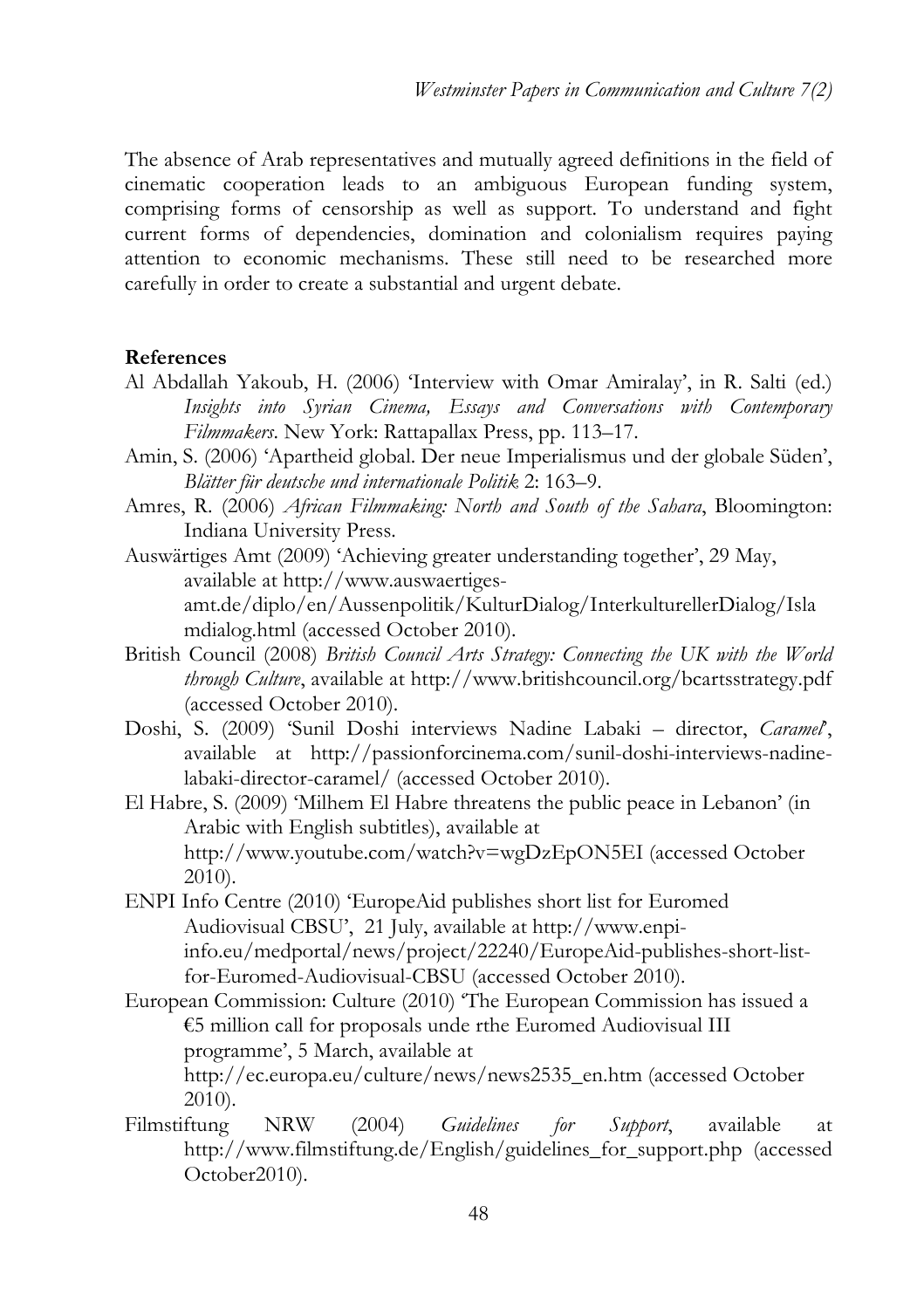- Fond Sud (2008) 'Rules of procedure', available at http://www.diplomatie.gouv.fr/en/francepriorities\_1/cinema\_2/cinematographic-cooperation\_9/productionsupport-funding  $10$ /fonds-sud-cinema  $11$ /rules-ofprocedure\_4440/index.html (accessed October 2010)
- Hafez, K. and C. Richter (2007) 'Das Islambild von ARD und ZDF', Universität Erfurt, available at http://www.deutsche-islamkonferenz.de/nn\_1875050/SharedDocs/Anlagen/DE/DIK/Downloads/ Sonstiges/hafez-richter-islambild-ard-u-zdfdik,templateId=raw,property=publicationFile.pdf/hafez-richter-islambildard-u-zdf-dik.pdf (accessed October 2010).
- Hennen, C. and M. Rüsel (2006) *Paradise Now*, Berlin: Filmheft, Bundeszentrale für politische Bildung.
- Hoefert de Turegano, T. (2004) *African Cinema and Europe: Close-up on Burkina Faso*, Florence: European Press Academic Publishing.
- Hoffmann, H. (2002) 'Ultima und prima ratio. Eine neue Ära der kulturellen Außenpolitik Deutschlands', in H. Hoffmann and W. Schneider (eds) *Kulturpolitik in der Berliner Republik*, Köln: DuMont, pp. 50–70.
- Hoffmann, H. (2006) 'Kulturpolitik als Konfliktmanagement', from *Die Welt* 12 October 1995, in H. Hoffmann, *Lebensprinzip Kultur. Vorträge, Leitartikel und Essays 1957–2006*, Frankfurt, Societäts-Verlag, pp. 146–8.
- Kloke, M. (2005) 'Offener Brief an den Präsidenten der bpb zum Filmheft "Paradise Now"', available at http://www.arendtart.de/deutsch/palestina/Honestlyconcerned/thomas\_krueger\_bundeszentrale\_fuer\_politische\_bildung\_\_vor stellung netzwerk macht druck.htm (accessed October 2010).
- Knaup, H. and J. von Mittelstaedt (2009) 'The new colonialism: Foreign investors snap up African farmland', *Der Spiegel* (international edn) 30 July, available at http://www.spiegel.de/international/world/0,1518,639224,00.html (accessed October 2010)
- Massad, J. (2006) 'The weapon of culture: cinema in the Palestinian liberation struggle', in H. Dabashi (ed.) *Dreams of a Nation: On Palestinian Cinema*, London/New York: Verso, pp. 32–44.
- Medienboard Berlin-Brandenburg (2008a) *Grant Guidelines Medienboard Berlin-Brandenburg GmbH Film Financing*, available at http://www.medienboard.de/WebObjects/Medienboard.woa/wa/CMSsho w/1004212 (accessed October 2010).
- Medienboard Berlin-Brandenburg (2008b) 'Location marketing', available at http://www.medienboard.de/WebObjects/Medienboard.woa/wa/CMSsho w/1004207 (accessed October 2010).
- Momento! (2004) 'Interview with Tawfik Abu Wael', *Dossier du Press. Atash. International Critics' Week Cannes 2004,* Paris: Momento!
- Said, E. (1978) *Orientalism*, London: Penguin.